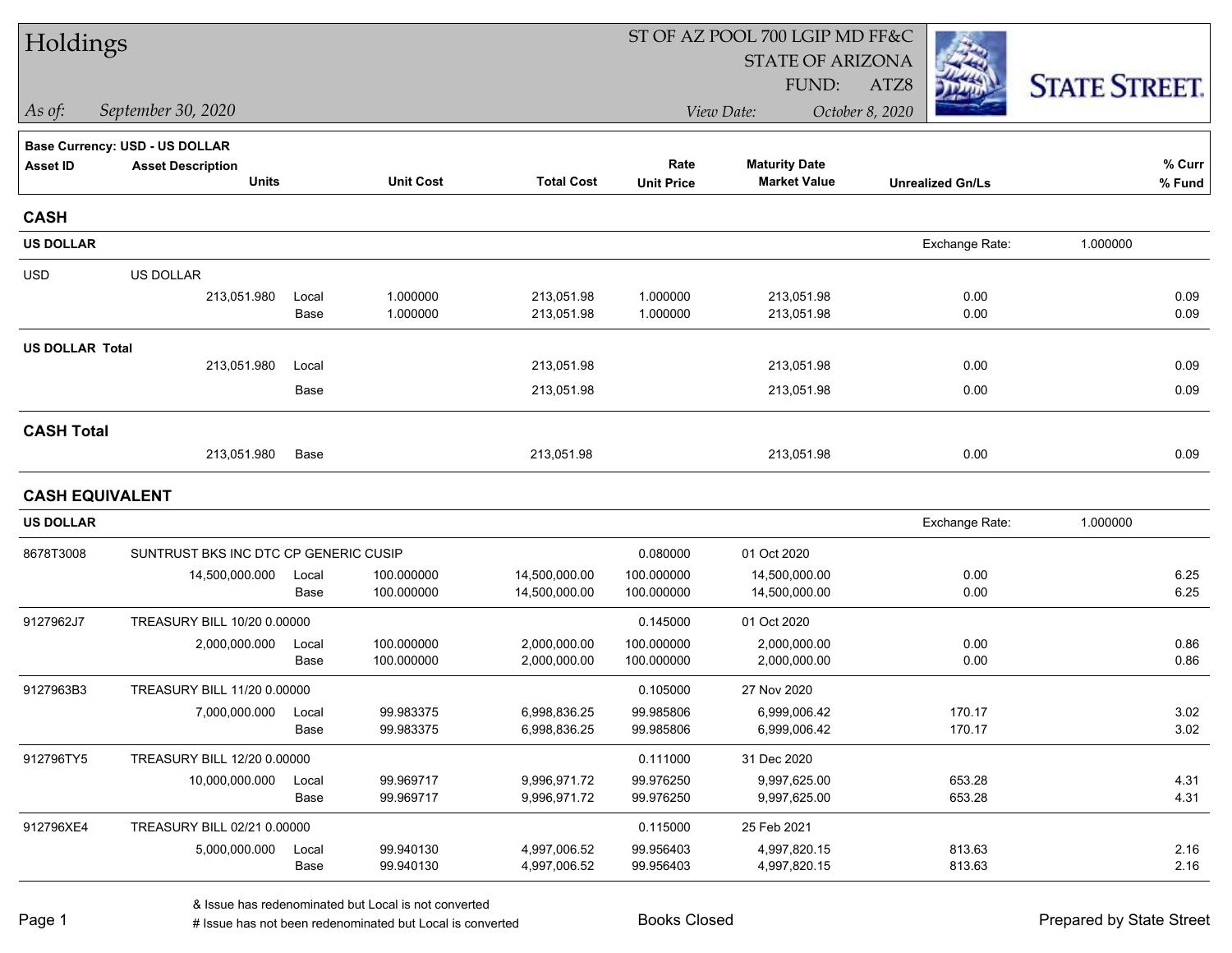| Holdings |  |
|----------|--|
|----------|--|

STATE OF ARIZONA

ATZ8



*September 30, 2020 As of: View Date: October 8, 2020*

FUND:

|                        | <b>Base Currency: USD - US DOLLAR</b>            |             |                  |                   |                   |                      |                         |          |
|------------------------|--------------------------------------------------|-------------|------------------|-------------------|-------------------|----------------------|-------------------------|----------|
| <b>Asset ID</b>        | <b>Asset Description</b>                         |             |                  |                   | Rate              | <b>Maturity Date</b> |                         | % Curr   |
|                        | <b>Units</b>                                     |             | <b>Unit Cost</b> | <b>Total Cost</b> | <b>Unit Price</b> | <b>Market Value</b>  | <b>Unrealized Gn/Ls</b> | % Fund   |
| 926NKW009              | AMHERST PIERPONT 04/15 VAR                       |             |                  |                   | 0.090000          | 08 Oct 2020          |                         |          |
|                        | 10,000,000.000                                   | Local       | 100.000000       | 10,000,000.00     | 100.000000        | 10,000,000.00        | 0.00                    | 4.31     |
|                        |                                                  | Base        | 100.000000       | 10,000,000.00     | 100.000000        | 10,000,000.00        | 0.00                    | 4.31     |
| 979QHR003              | SOUTH STREET REPO                                |             |                  |                   | 0.100000          | 01 Oct 2020          |                         |          |
|                        | 25,000,000.000                                   | Local       | 100.000000       | 25,000,000.00     | 100.000000        | 25,000,000.00        | 0.00                    | 10.78    |
|                        |                                                  | Base        | 100.000000       | 25,000,000.00     | 100.000000        | 25,000,000.00        | 0.00                    | 10.78    |
| <b>US DOLLAR Total</b> |                                                  |             |                  |                   |                   |                      |                         |          |
|                        | 73,500,000.000                                   | Local       |                  | 73,492,814.49     |                   | 73,494,451.57        | 1,637.08                | 31.70    |
|                        |                                                  | Base        |                  | 73,492,814.49     |                   | 73,494,451.57        | 1,637.08                | 31.70    |
|                        | <b>CASH EQUIVALENT Total</b>                     |             |                  |                   |                   |                      |                         |          |
|                        | 73,500,000.000                                   | Base        |                  | 73,492,814.49     |                   | 73,494,451.57        | 1,637.08                | 31.70    |
| <b>FIXED INCOME</b>    |                                                  |             |                  |                   |                   |                      |                         |          |
| <b>US DOLLAR</b>       |                                                  |             |                  |                   |                   |                      | Exchange Rate:          | 1.000000 |
| 30218HAA5              | EXPORT LEASING 2009 LLC US GOVT GUAR 08/21 1.859 |             |                  |                   | 1.859000          | 28 Aug 2021          |                         |          |
|                        | 122.716.800                                      | Local       | 100.158919       | 122,911.82        | 100.651944        | 123.516.84           | 605.02                  | 0.05     |
| Original Face:         | 1,000,000.000                                    | Base        | 100.158919       | 122,911.82        | 100.651944        | 123,516.84           | 605.02                  | 0.05     |
| 36178GHQ0              | GNMA POOL AA8339 GN 08/27 FIXED 3                |             |                  |                   | 3.000000          | 15 Aug 2027          |                         |          |
|                        | 850,151.150                                      | Local       | 103.186604       | 877,242.10        | 105.142113        | 893,866.88           | 16,624.78               | 0.39     |
| Original Eggas         | E 000.000.000                                    | <b>Dooo</b> | 102, 106604      | 077 242 10        | 105.110110        | 00200000             | 16.621.70               | n on     |

| Original Face: | 5.000.000.000                          | Base  | 103.186604 | 877.242.10 | 105.142113 | 893.866.88  | 16.624.78 | 0.39 |
|----------------|----------------------------------------|-------|------------|------------|------------|-------------|-----------|------|
| 36179MAF7      | GNMA II POOL MA0006 G2 04/27 FIXED 2.5 |       |            |            | 2.500000   | 20 Apr 2027 |           |      |
|                | 767.244.790                            | Local | 102.452956 | 786.064.97 | 104.072453 | 798.490.47  | 12.425.50 | 0.34 |
| Original Face: | 4.372.786.000                          | Base  | 102.452956 | 786.064.97 | 104.072453 | 798.490.47  | 12.425.50 | 0.34 |
| 36179MCH1      | GNMA II POOL MA0072 G2 05/27 FIXED 2.5 |       |            |            | 2.500000   | 20 May 2027 |           |      |
|                | 922.880.500                            | Local | 102.158873 | 942.804.32 | 104.074157 | 960.480.10  | 17.675.78 | 0.41 |
| Original Face: | 5.000.000.000                          | Base  | 102.158873 | 942.804.32 | 104.074157 | 960.480.10  | 17.675.78 | 0.41 |
| 36179MGP9      | GNMA II POOL MA0206 G2 07/27 FIXED 3.5 |       |            |            | 3.500000   | 20 Jul 2027 |           |      |
|                | 510.288.460                            | Local | 103.518539 | 528.243.16 | 105.958960 | 540.696.35  | 12.453.19 | 0.23 |
| Original Face: | 4,169,641.000                          | Base  | 103.518539 | 528,243.16 | 105.958960 | 540,696.35  | 12,453.19 | 0.23 |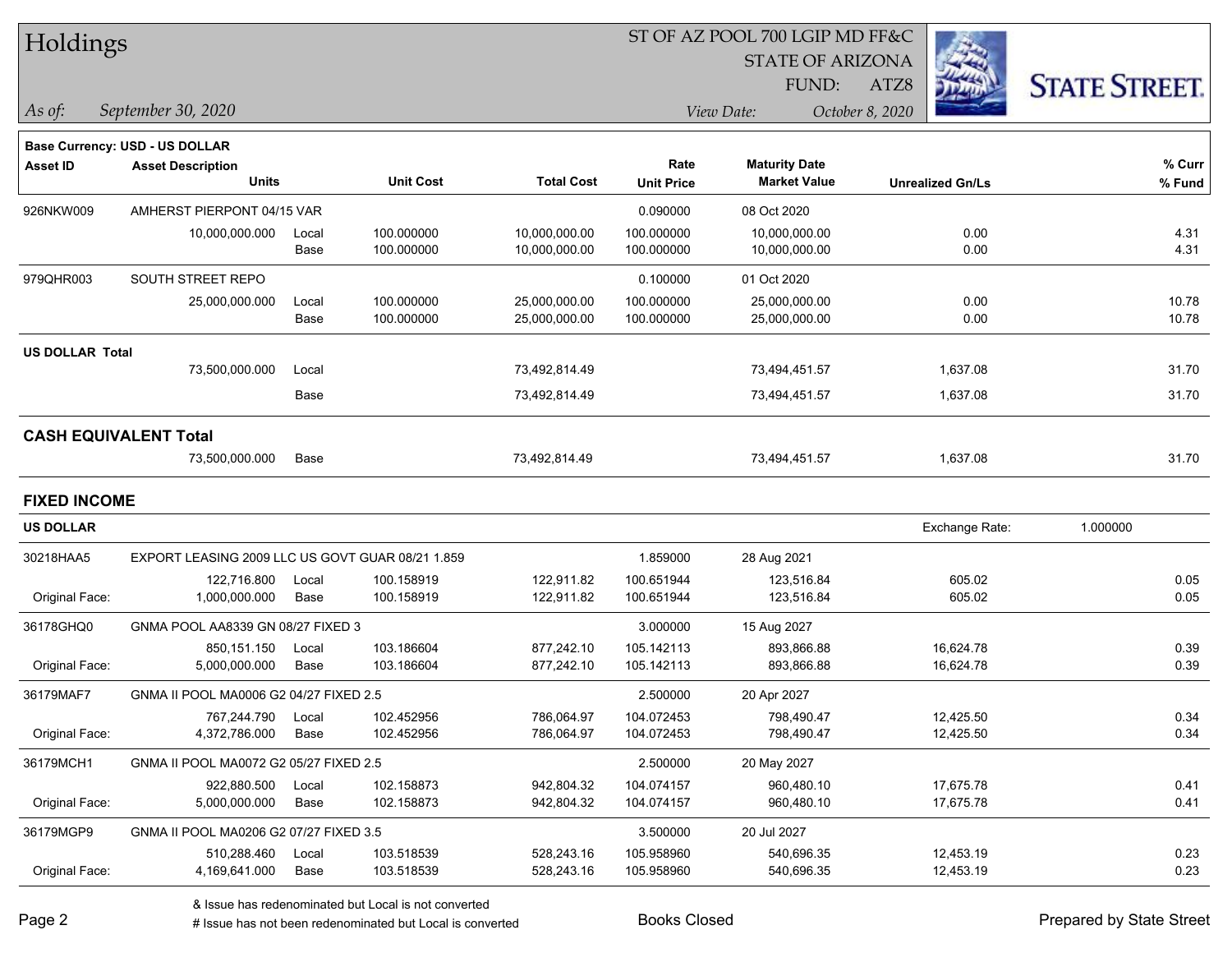| Holdings |
|----------|
|          |

STATE OF ARIZONA

ATZ8



*September 30, 2020 As of: View Date: October 8, 2020*

FUND:

|                | Base Currency: USD - US DOLLAR            |       |                  |                   |                   |                      |                         |        |
|----------------|-------------------------------------------|-------|------------------|-------------------|-------------------|----------------------|-------------------------|--------|
| Asset ID       | <b>Asset Description</b>                  |       |                  |                   | Rate              | <b>Maturity Date</b> |                         | % Curr |
|                | <b>Units</b>                              |       | <b>Unit Cost</b> | <b>Total Cost</b> | <b>Unit Price</b> | <b>Market Value</b>  | <b>Unrealized Gn/Ls</b> | % Fund |
| 36179NDH8      | GNMA II POOL MA1004 G2 05/43 FIXED 3      |       |                  |                   | 3.000000          | 20 May 2043          |                         |        |
|                | 476,193.520                               | Local | 101.146635       | 481,653.72        | 103.414685        | 492,454.03           | 10,800.31               | 0.21   |
| Original Face: | 2,000,000.000                             | Base  | 101.146635       | 481,653.72        | 103.414685        | 492,454.03           | 10,800.31               | 0.21   |
| 36202F3T1      | GNMA II POOL 005310 G2 02/27 FIXED 3.5    |       |                  |                   | 3.500000          | 20 Feb 2027          |                         |        |
|                | 358,544.790                               | Local | 102.333340       | 366,910.86        | 104.923413        | 376,197.43           | 9,286.57                | 0.16   |
| Original Face: | 2,910,888.000                             | Base  | 102.333340       | 366,910.86        | 104.923413        | 376,197.43           | 9,286.57                | 0.16   |
| 36225E3Y6      | GNMA II POOL 082614 G2 09/40 FLOATING VAR |       |                  |                   | 3.250000          | 20 Sep 2040          |                         |        |
|                | 672,330.460                               | Local | 103.065231       | 692,938.94        | 104.516876        | 702,698.79           | 9,759.85                | 0.30   |
| Original Face: | 9,450,000.000                             | Base  | 103.065231       | 692,938.94        | 104.516876        | 702,698.79           | 9,759.85                | 0.30   |
| 3622A2EM0      | GNMA POOL 783740 GN 12/27 FIXED 2.5       |       |                  |                   | 2.500000          | 15 Dec 2027          |                         |        |
|                | 509,875.180                               | Local | 101.086117       | 515,413.02        | 104.449521        | 532.562.18           | 17,149.16               | 0.23   |
| Original Face: | 2,500,000.000                             | Base  | 101.086117       | 515,413.02        | 104.449521        | 532,562.18           | 17,149.16               | 0.23   |
| 3622A2F31      | GNMA II POOL 783786 G2 06/28 FIXED 2.5    |       |                  |                   | 2.500000          | 20 Jun 2028          |                         |        |
|                | 390,363.140                               | Local | 101.040936       | 394,426.57        | 102.304045        | 399,357.28           | 4,930.71                | 0.17   |
| Original Face: | 1,500,000.000                             | Base  | 101.040936       | 394,426.57        | 102.304045        | 399,357.28           | 4,930.71                | 0.17   |
| 36230M3Y1      | GNMA POOL 753515 GN 11/40 FIXED 4         |       |                  | 4.000000          | 15 Nov 2040       |                      |                         |        |
|                | 710,523.960                               | Local | 105.368521       | 748,668.59        | 108.478572        | 770,766.25           | 22,097.66               | 0.33   |
| Original Face: | 5,872,458.000                             | Base  | 105.368521       | 748,668.59        | 108.478572        | 770,766.25           | 22,097.66               | 0.33   |
| 36241KZ76      | GNMA POOL 782566 GN 02/24 FIXED 5.5       |       |                  |                   | 5.500000          | 15 Feb 2024          |                         |        |
|                | 17,355.590                                | Local | 101.798325       | 17,667.70         | 104.847146        | 18,196.84            | 529.14                  | 0.01   |
| Original Face: | 1,000,000.000                             | Base  | 101.798325       | 17,667.70         | 104.847146        | 18,196.84            | 529.14                  | 0.01   |
| 36290TK65      | GNMA POOL 616917 GN 12/35 FIXED 5         |       |                  |                   | 5.000000          | 15 Dec 2035          |                         |        |
|                | 36,777.140                                | Local | 104.596904       | 38,467.75         | 111.179713        | 40,888.72            | 2,420.97                | 0.02   |
| Original Face: | 1,000,000.000                             | Base  | 104.596904       | 38,467.75         | 111.179713        | 40,888.72            | 2,420.97                | 0.02   |
| 36294XCP9      | GNMA POOL 662578 GN 09/22 FIXED 5         |       |                  |                   | 5.000000          | 15 Sep 2022          |                         |        |
|                | 265.620                                   | Local | 100.865899       | 267.92            | 105.625595        | 280.56               | 12.64                   | 0.00   |
| Original Face: | 25,000.000                                | Base  | 100.865899       | 267.92            | 105.625595        | 280.56               | 12.64                   | 0.00   |
| 36297KGS4      | GNMA POOL 714009 GN 10/39 FIXED 5         |       |                  |                   | 5.000000          | 15 Oct 2039          |                         |        |
|                | 75,261.360                                | Local | 103.193790       | 77,665.05         | 113.774421        | 85,628.18            | 7,963.13                | 0.04   |
| Original Face: | 2,000,000.000                             | Base  | 103.193790       | 77,665.05         | 113.774421        | 85,628.18            | 7,963.13                | 0.04   |

 $\overline{\phantom{0}}$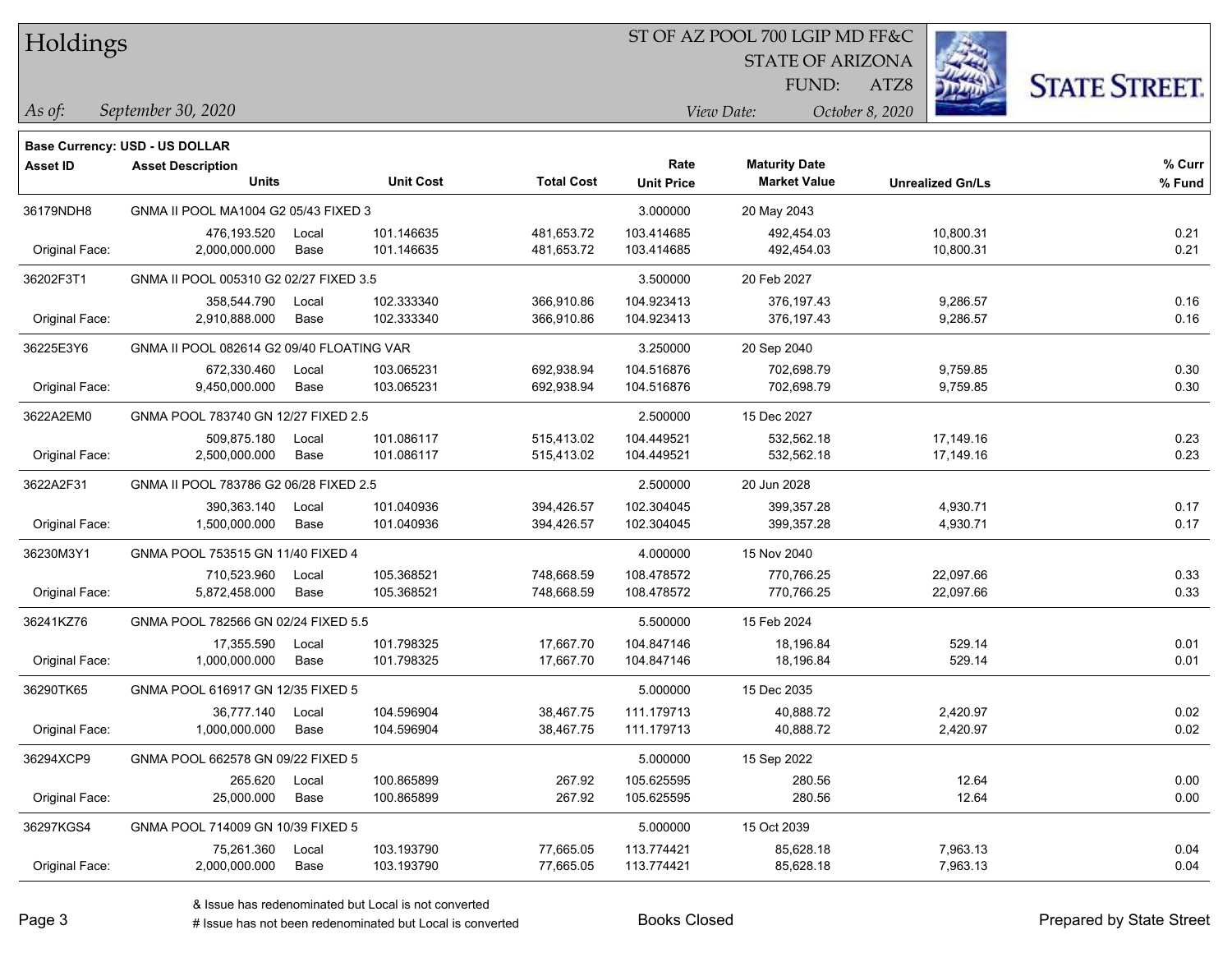Holdings

#### ST OF AZ POOL 700 LGIP MD FF&C

STATE OF ARIZONA

ATZ8



*September 30, 2020 As of: View Date: October 8, 2020*

**Base Currency: USD - US DOLLAR**

FUND:

| <b>Asset ID</b> | <b>Asset Description</b>                       |       |                  |                   | Rate              | <b>Maturity Date</b> |                         | % Curr |
|-----------------|------------------------------------------------|-------|------------------|-------------------|-------------------|----------------------|-------------------------|--------|
|                 | <b>Units</b>                                   |       | <b>Unit Cost</b> | <b>Total Cost</b> | <b>Unit Price</b> | <b>Market Value</b>  | <b>Unrealized Gn/Ls</b> | % Fund |
| 38374C5H0       | GOVERNMENT NATIONAL MORTGAGE A GNR 2003 85 PD  |       |                  | 4.000000          | 20 Mar 2033       |                      |                         |        |
|                 | 446.170                                        | Local | 100.000000       | 446.17            | 100.047690        | 446.38               | 0.21                    | 0.00   |
| Original Face:  | 410,000.000                                    | Base  | 100.000000       | 446.17            | 100.047690        | 446.38               | 0.21                    | 0.00   |
| 38375UAN0       | GOVERNMENT NATIONAL MORTGAGE A GNR 2013 H21 FB |       |                  |                   | 0.854880          | 20 Sep 2063          |                         |        |
|                 | 903,446.430                                    | Local | 100.428133       | 907,314.38        | 100.571620        | 908,610.71           | 1,296.33                | 0.39   |
| Original Face:  | 1,500,000.000                                  | Base  | 100.428133       | 907,314.38        | 100.571620        | 908,610.71           | 1,296.33                | 0.39   |
| 38375UDJ6       | GOVERNMENT NATIONAL MORTGAGE A GNR 2014 H04 FB |       |                  |                   | 0.804880          | 20 Feb 2064          |                         |        |
|                 | 878,726.340                                    | Local | 100.377549       | 882,043.96        | 100.550040        | 883,559.69           | 1,515.73                | 0.38   |
| Original Face:  | 1,530,000.000                                  | Base  | 100.377549       | 882,043.96        | 100.550040        | 883,559.69           | 1,515.73                | 0.38   |
| 38376R4Z6       | GOVERNMENT NATIONAL MORTGAGE A GNR 2017 H14 FB |       |                  |                   | 1.585500          | 20 Jun 2067          |                         |        |
|                 | 937,919.930                                    | Local | 102.026144       | 956,923.54        | 101.836240        | 955, 142.39          | $-1,781.15$             | 0.41   |
| Original Face:  | 1,200,000.000                                  | Base  | 102.026144       | 956,923.54        | 101.836240        | 955,142.39           | $-1,781.15$             | 0.41   |
| 38376R6Y7       | GOVERNMENT NATIONAL MORTGAGE A GNR 2017 H18 FE |       |                  |                   | 0.354880          | 20 Jun 2063          |                         |        |
|                 | 56,919.270                                     | Local | 100.000000       | 56,919.27         | 99.930130         | 56,879.50            | $-39.77$                | 0.02   |
| Original Face:  | 4.967.302.000                                  | Base  | 100.000000       | 56.919.27         | 99.930130         | 56,879.50            | $-39.77$                | 0.02   |
| 38377YWD8       | GOVERNMENT NATIONAL MORTGAGE A GNR 2011 140 PC |       |                  |                   | 2.000000          | 16 Aug 2039          |                         |        |
|                 | 312,914.020                                    | Local | 101.027778       | 316,130.08        | 101.261650        | 316,861.90           | 731.82                  | 0.14   |
| Original Face:  | 2,720,000.000                                  | Base  | 101.027778       | 316,130.08        | 101.261650        | 316,861.90           | 731.82                  | 0.14   |
| 38378B4Q9       | GOVERNMENT NATIONAL MORTGAGE A GNR 2013 7 C    |       |                  |                   | 2.637000          | 16 May 2051          |                         |        |
|                 | 230,163.360                                    | Local | 101.502463       | 233,621.48        | 100.941080        | 232,329.38           | $-1,292.10$             | 0.10   |
| Original Face:  | 4,000,000.000                                  | Base  | 101.502463       | 233,621.48        | 100.941080        | 232,329.38           | $-1,292.10$             | 0.10   |
| 38378H4K9       | GOVERNMENT NATIONAL MORTGAGE A GNR 2012 124 KB |       |                  |                   | 2.000000          | 20 Jul 2042          |                         |        |
|                 | 1,602,672.020                                  | Local | 102.057347       | 1,635,644.54      | 103.191710        | 1,653,824.66         | 18,180.12               | 0.71   |
| Original Face:  | 4,400,000.000                                  | Base  | 102.057347       | 1,635,644.54      | 103.191710        | 1,653,824.66         | 18,180.12               | 0.71   |
| 38378KBF5       | GOVERNMENT NATIONAL MORTGAGE A GNR 2013 30 A   |       |                  |                   | 1.500000          | 16 May 2042          |                         |        |
|                 | 1,455,955.860                                  | Local | 99.360713        | 1,446,648.12      | 100.396360        | 1,461,726.69         | 15,078.57               | 0.63   |
| Original Face:  | 3,000,000.000                                  | Base  | 99.360713        | 1,446,648.12      | 100.396360        | 1,461,726.69         | 15,078.57               | 0.63   |
| 38378KES4       | GOVERNMENT NATIONAL MORTGAGE A GNR 2013 45 AB  |       |                  |                   | 1.450000          | 16 Apr 2039          |                         |        |
|                 | 354,347.780                                    | Local | 99.747920        | 353,454.54        | 100.246540        | 355,221.39           | 1,766.85                | 0.15   |
| Original Face:  | 2,000,000.000                                  | Base  | 99.747920        | 353,454.54        | 100.246540        | 355,221.39           | 1,766.85                | 0.15   |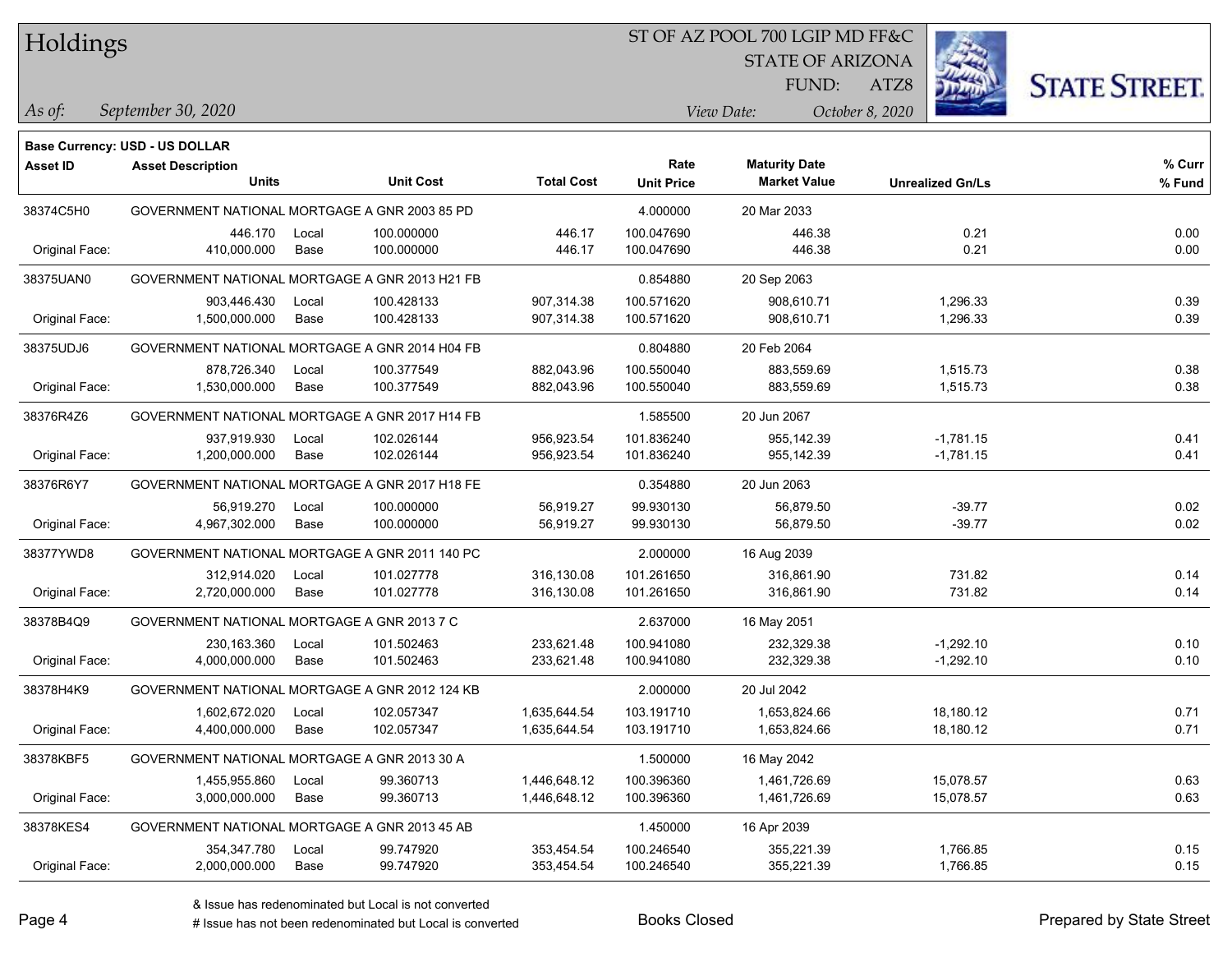|  | <b>Holdings</b> |
|--|-----------------|
|  |                 |

STATE OF ARIZONA

ATZ8



*September 30, 2020 As of: View Date: October 8, 2020*

**Base Currency: USD - US DOLLAR**

FUND:

| <b>Asset ID</b> | <b>Asset Description</b>                       |       |                  |                   | Rate              | <b>Maturity Date</b> |                         | % Curr |
|-----------------|------------------------------------------------|-------|------------------|-------------------|-------------------|----------------------|-------------------------|--------|
|                 | <b>Units</b>                                   |       | <b>Unit Cost</b> | <b>Total Cost</b> | <b>Unit Price</b> | <b>Market Value</b>  | <b>Unrealized Gn/Ls</b> | % Fund |
| 38378KRR2       | GOVERNMENT NATIONAL MORTGAGE A GNR 2013 78 AF  |       |                  |                   | 2.426180          | 16 Mar 2048          |                         |        |
|                 | 450,822.600                                    | Local | 100.601205       | 453,532.97        | 103.761130        | 467,778.62           | 14,245.65               | 0.20   |
| Original Face:  | 1,000,000.000                                  | Base  | 100.601205       | 453,532.97        | 103.761130        | 467,778.62           | 14,245.65               | 0.20   |
| 38378XEW7       | GOVERNMENT NATIONAL MORTGAGE A GNR 2014 101 AD |       |                  |                   | 3.000000          | 16 Jul 2050          |                         |        |
|                 | 329,516.850                                    | Local | 101.285494       | 333,752.77        | 103.371280        | 340,625.79           | 6,873.02                | 0.15   |
| Original Face:  | 1,000,000.000                                  | Base  | 101.285494       | 333,752.77        | 103.371280        | 340,625.79           | 6,873.02                | 0.15   |
| 38378XJS1       | GOVERNMENT NATIONAL MORTGAGE A GNR 2014 124 AC |       |                  |                   | 2.154000          | 16 May 2054          |                         |        |
|                 | 0.010                                          | Local | 100.000000       | 0.01              | 101.957330        | 0.01                 | 0.00                    | 0.00   |
|                 |                                                | Base  | 100.000000       | 0.01              | 101.957330        | 0.01                 | 0.00                    | 0.00   |
| 38378XJV4       | GOVERNMENT NATIONAL MORTGAGE A GNR 2014 124 AJ |       |                  |                   | 3.028000          | 16 Aug 2052          |                         |        |
|                 | 577,541.330                                    | Local | 100.719637       | 581,697.53        | 106.904960        | 617,420.33           | 35,722.80               | 0.27   |
| Original Face:  | 1,000,000.000                                  | Base  | 100.719637       | 581,697.53        | 106.904960        | 617,420.33           | 35,722.80               | 0.27   |
| 38378XLY5       | GOVERNMENT NATIONAL MORTGAGE A GNR 2014 120 AD |       |                  |                   | 2.850000          | 16 Feb 2049          |                         |        |
|                 | 520,875.170                                    | Local | 100.810609       | 525,097.43        | 104.861880        | 546,199.50           | 21,102.07               | 0.24   |
| Original Face:  | 1,000,000.000                                  | Base  | 100.810609       | 525,097.43        | 104.861880        | 546,199.50           | 21,102.07               | 0.24   |
| 38379KSP4       | GOVERNMENT NATIONAL MORTGAGE A GNR 2015 81 A   |       |                  |                   | 2.200000          | 16 Aug 2055          |                         |        |
|                 | 490,854.790                                    | Local | 99.890990        | 490,319.71        | 101.701470        | 499,206.54           | 8,886.83                | 0.22   |
| Original Face:  | 1,000,000.000                                  | Base  | 99.890990        | 490,319.71        | 101.701470        | 499,206.54           | 8,886.83                | 0.22   |
| 38379KZY7       | GOVERNMENT NATIONAL MORTGAGE A GNR 2015 114 A  |       |                  |                   | 2.100000          | 15 Jun 2044          |                         |        |
|                 | 387,612.700                                    | Local | 100.304456       | 388,792.81        | 101.206530        | 392,289.36           | 3,496.55                | 0.17   |
| Original Face:  | 1,000,000.000                                  | Base  | 100.304456       | 388,792.81        | 101.206530        | 392,289.36           | 3,496.55                | 0.17   |
| 38379RAN3       | GOVERNMENT NATIONAL MORTGAGE A GNR 2015 181 AB |       |                  |                   | 2.600000          | 16 Dec 2049          |                         |        |
|                 | 372,213.130                                    | Local | 100.887857       | 375,517.85        | 102.139820        | 380,177.82           | 4,659.97                | 0.16   |
| Original Face:  | 1,000,000.000                                  | Base  | 100.887857       | 375,517.85        | 102.139820        | 380,177.82           | 4,659.97                | 0.16   |
| 38379RMD2       | GOVERNMENT NATIONAL MORTGAGE A GNR 2017 23 AC  |       |                  |                   | 2.300000          | 16 Mar 2057          |                         |        |
|                 | 0.030                                          | Local | 300.000000       | 0.09              | 102.810860        | 0.03                 | $-0.06$                 | 0.00   |
|                 |                                                | Base  | 300.000000       | 0.09              | 102.810860        | 0.03                 | $-0.06$                 | 0.00   |
| 38380LD26       | GOVERNMENT NATIONAL MORTGAGE A GNR 2019 H15 GA |       |                  |                   | 2.250000          | 20 Aug 2069          |                         |        |
|                 | 1,649,967.330                                  | Local | 102.896432       | 1,697,757.51      | 104.017427        | 1,716,253.56         | 18,496.05               | 0.74   |
| Original Face:  | 3,000,000.000                                  | Base  | 102.896432       | 1,697,757.51      | 104.017427        | 1,716,253.56         | 18,496.05               | 0.74   |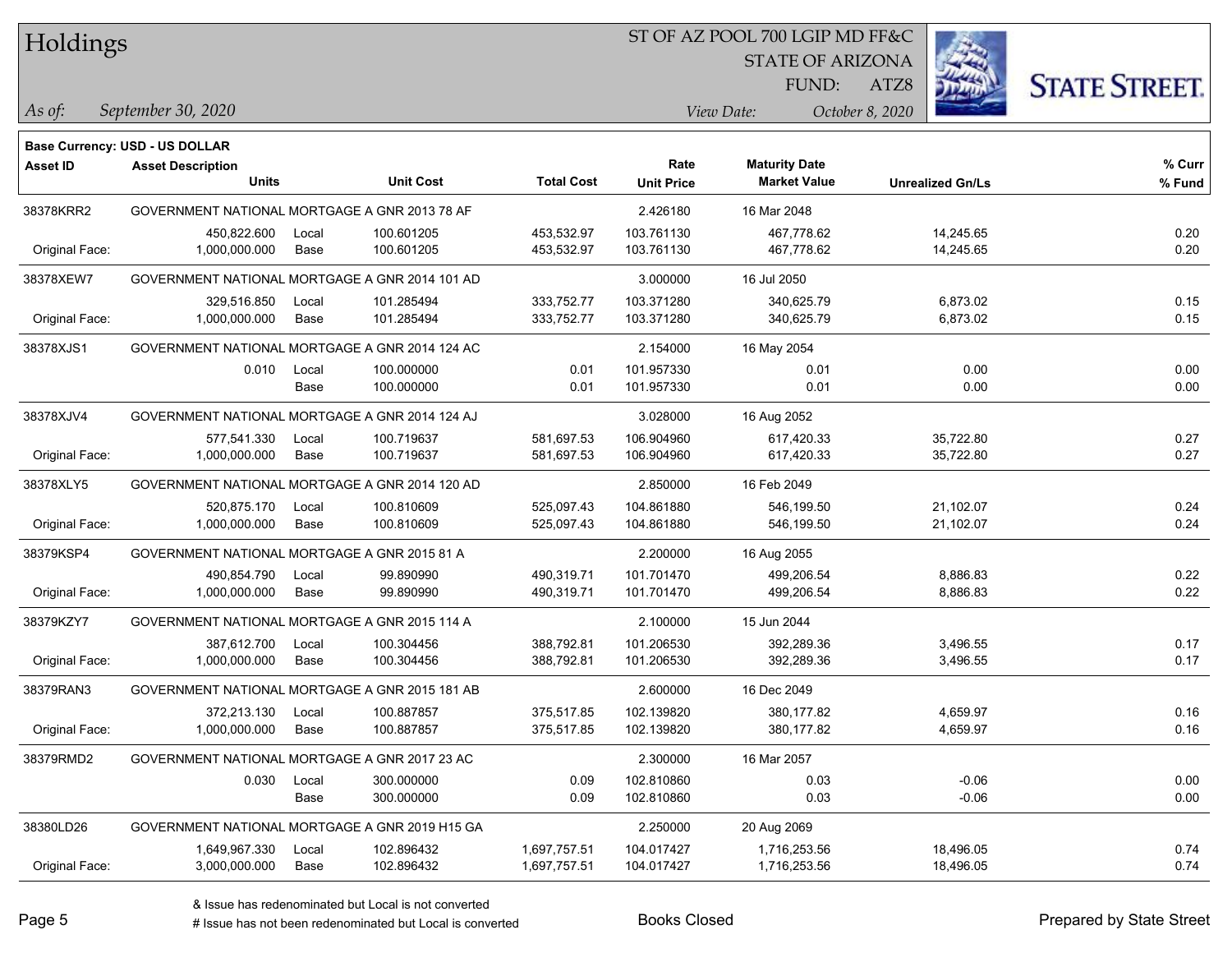Holdings

### ST OF AZ POOL 700 LGIP MD FF&C

STATE OF ARIZONA

FUND:



*September 30, 2020 As of: View Date: October 8, 2020*

ATZ8

|                 | Base Currency: USD - US DOLLAR                      |       |                  |                   |                   |                      |                         |        |
|-----------------|-----------------------------------------------------|-------|------------------|-------------------|-------------------|----------------------|-------------------------|--------|
| <b>Asset ID</b> | <b>Asset Description</b>                            |       |                  |                   | Rate              | <b>Maturity Date</b> |                         | % Curr |
|                 | <b>Units</b>                                        |       | <b>Unit Cost</b> | <b>Total Cost</b> | <b>Unit Price</b> | <b>Market Value</b>  | <b>Unrealized Gn/Ls</b> | % Fund |
| 38380LN25       | GOVERNMENT NATIONAL MORTGAGE A GNR 2019 H18 KA      |       |                  |                   | 2.200000          | 20 Nov 2069          |                         |        |
|                 | 1,476,567.620                                       | Local | 100.349490       | 1,481,728.08      | 103.228418        | 1,524,237.39         | 42,509.31               | 0.66   |
| Original Face:  | 2,000,000.000                                       | Base  | 100.349490       | 1,481,728.08      | 103.228418        | 1,524,237.39         | 42,509.31               | 0.66   |
| 38380LRE5       | GOVERNMENT NATIONAL MORTGAGE A GNR 2019 H04 CA      |       |                  |                   | 3.000000          | 20 Mar 2069          |                         |        |
|                 | 779,034.760                                         | Local | 100.068187       | 779,565.96        | 102.546090        | 798,869.69           | 19,303.73               | 0.34   |
| Original Face:  | 2,000,000.000                                       | Base  | 100.068187       | 779,565.96        | 102.546090        | 798,869.69           | 19,303.73               | 0.34   |
| 38382EQ59       | GOVERNMENT NATIONAL MORTGAGE A GNR 2020 61 QA       |       |                  |                   | 1.500000          | 20 Apr 2050          |                         |        |
|                 | 1,965,152.760                                       | Local | 102.270578       | 2,009,773.09      | 102.974830        | 2,023,612.71         | 13,839.62               | 0.87   |
| Original Face:  | 2,000,000.000                                       | Base  | 102.270578       | 2,009,773.09      | 102.974830        | 2,023,612.71         | 13,839.62               | 0.87   |
| 418097AC5       | AID JORDAN US GOVT GUAR 10/20 2.503                 |       |                  |                   | 2.503000          | 30 Oct 2020          |                         |        |
|                 | 6,280,000.000                                       | Local | 100.037456       | 6,282,352.22      | 100.169656        | 6,290,654.40         | 8,302.18                | 2.71   |
|                 |                                                     | Base  | 100.037456       | 6,282,352.22      | 100.169656        | 6,290,654.40         | 8,302.18                | 2.71   |
| 6903532L0       | INT DEVELOPMENT FIN CORP US GOVT GUAR 01/21 0.00000 |       |                  |                   |                   | 26 Jan 2021          |                         |        |
|                 | 5,000,000.000                                       | Local | 107.083453       | 5,354,172.67      | 107.679642        | 5,383,982.10         | 29,809.43               | 2.32   |
|                 |                                                     | Base  | 107.083453       | 5,354,172.67      | 107.679642        | 5,383,982.10         | 29,809.43               | 2.32   |
| 6903537C5       | INT DEVELOPMENT FIN CORP US GOVT GUAR 08/27 VAR     |       |                  | 0.130000          | 13 Aug 2027       |                      |                         |        |
|                 | 2,700,000.000                                       | Local | 100.000000       | 2,700,000.00      | 100.000000        | 2,700,000.00         | 0.00                    | 1.16   |
| Original Face:  | 2,700,000.000                                       | Base  | 100.000000       | 2,700,000.00      | 100.000000        | 2,700,000.00         | 0.00                    | 1.16   |
| 6903538B6       | INT DEVELOPMENT FIN CORP US GOVT GUAR 09/26 VAR     |       |                  |                   | 0.130000          | 15 Sep 2026          |                         |        |
|                 | 3,500,000.000                                       | Local | 100.000000       | 3,500,000.00      | 100.000000        | 3,500,000.00         | 0.00                    | 1.51   |
| Original Face:  | 3,500,000.000                                       | Base  | 100.000000       | 3,500,000.00      | 100.000000        | 3,500,000.00         | 0.00                    | 1.51   |
| 690353L54       | INT DEVELOPMENT FIN CORP US GOVT GUAR 01/21 0.00000 |       |                  |                   |                   | 26 Jan 2021          |                         |        |
|                 | 2,500,000.000                                       | Local | 108.262204       | 2,706,555.11      | 108.627709        | 2,715,692.73         | 9,137.62                | 1.17   |
|                 |                                                     | Base  | 108.262204       | 2,706,555.11      | 108.627709        | 2,715,692.73         | 9,137.62                | 1.17   |
| 742651DX7       | PRIVATE EXPORT FUNDING US GOVT GUAR 11/24 1.75      |       |                  |                   | 1.750000          | 15 Nov 2024          |                         |        |
|                 | 2,000,000.000                                       | Local | 99.890846        | 1,997,816.92      | 105.428933        | 2,108,578.66         | 110,761.74              | 0.91   |
|                 |                                                     | Base  | 99.890846        | 1,997,816.92      | 105.428933        | 2,108,578.66         | 110,761.74              | 0.91   |
| 831641EV3       | SMALL BUSINESS ADMINISTRATION SBIC 2011 10B 1       |       |                  |                   | 2.877000          | 10 Sep 2021          |                         |        |
|                 | 265,802.740                                         | Local | 100.595731       | 267,386.21        | 100.897400        | 268,188.05           | 801.84                  | 0.12   |
| Original Face:  | 4,000,000.000                                       | Base  | 100.595731       | 267,386.21        | 100.897400        | 268,188.05           | 801.84                  | 0.12   |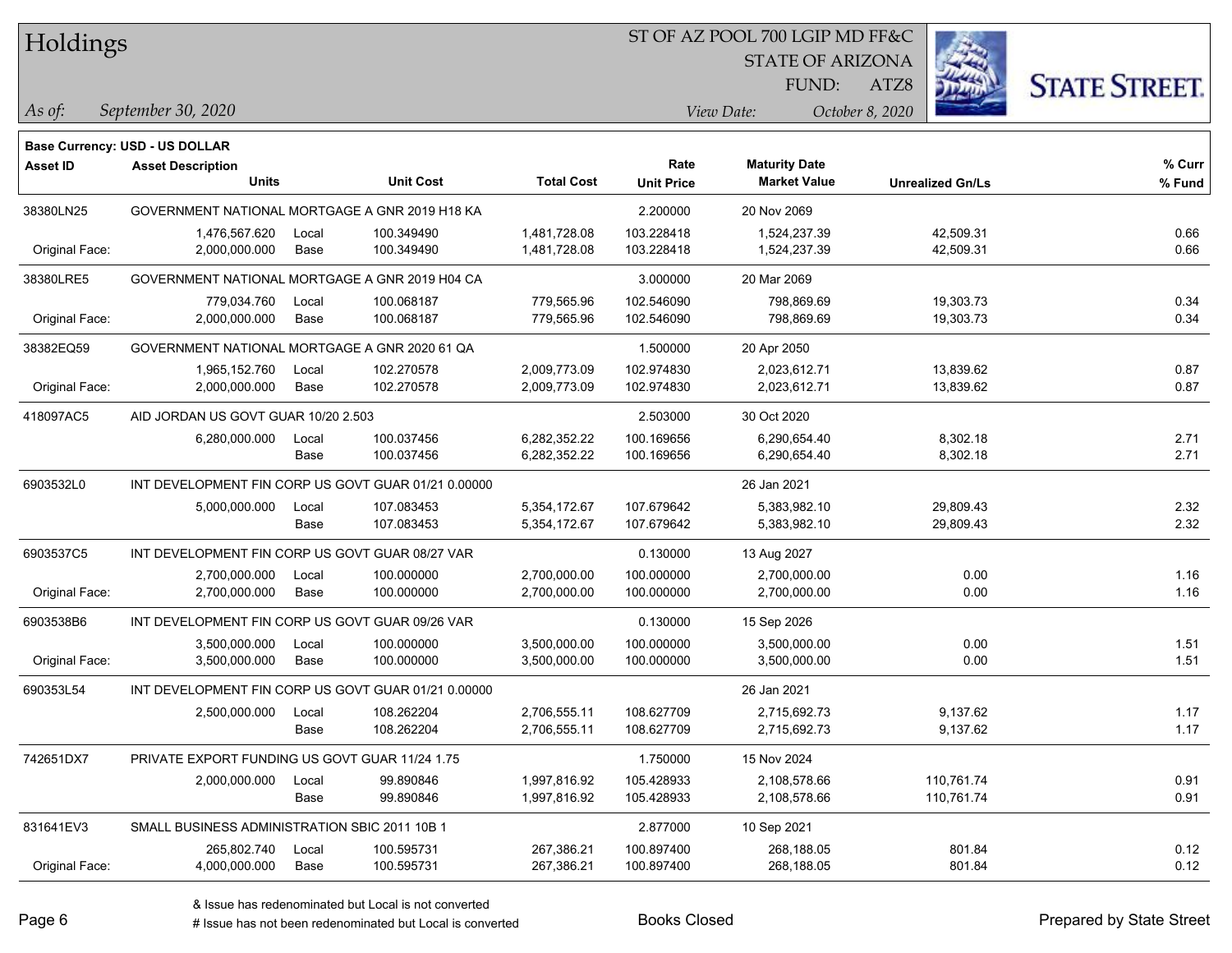| Holdings        |                                                     |       |                  |                   |                   | ST OF AZ POOL 700 LGIP MD FF&C |                         |                      |
|-----------------|-----------------------------------------------------|-------|------------------|-------------------|-------------------|--------------------------------|-------------------------|----------------------|
|                 |                                                     |       |                  |                   |                   | <b>STATE OF ARIZONA</b>        |                         |                      |
|                 |                                                     |       |                  |                   |                   | <b>FUND:</b>                   | ATZ8                    | <b>STATE STREET.</b> |
| As of:          | September 30, 2020                                  |       |                  |                   |                   | View Date:                     | October 8, 2020         |                      |
|                 | <b>Base Currency: USD - US DOLLAR</b>               |       |                  |                   |                   |                                |                         |                      |
| <b>Asset ID</b> | <b>Asset Description</b>                            |       |                  |                   | Rate              | <b>Maturity Date</b>           |                         | % Curr               |
|                 | <b>Units</b>                                        |       | <b>Unit Cost</b> | <b>Total Cost</b> | <b>Unit Price</b> | <b>Market Value</b>            | <b>Unrealized Gn/Ls</b> | % Fund               |
| 831641EW1       | SMALL BUSINESS ADMINISTRATION SBIC 2012 10A 1       |       |                  |                   | 2.766000          | 10 Mar 2022                    |                         |                      |
|                 | 151,007.150                                         | Local | 100.637347       | 151,969.59        | 101.591890        | 153,411.02                     | 1,441.43                | 0.07                 |
| Original Face:  | 1,000,000.000                                       | Base  | 100.637347       | 151,969.59        | 101.591890        | 153,411.02                     | 1,441.43                | 0.07                 |
| 903724BL5       | AID UKRAINE US GOVT GUAR 09/21 1.471                |       |                  |                   | 1.471000          | 29 Sep 2021                    |                         |                      |
|                 | 3,000,000.000                                       | Local | 99.655170        | 2,989,655.11      | 101.244532        | 3,037,335.96                   | 47,680.85               | 1.31                 |
|                 |                                                     | Base  | 99.655170        | 2,989,655.11      | 101.244532        | 3,037,335.96                   | 47,680.85               | 1.31                 |
| 90376PBM2       | INT DEVELOPMENT FIN CORP US GOVT GUAR 07/21 0.00000 |       |                  |                   |                   | 23 Jul 2021                    |                         |                      |
|                 | 5,000,000.000                                       | Local | 100.057577       | 5,002,878.87      | 99.892000         | 4,994,600.00                   | $-8,278.87$             | 2.15                 |
|                 |                                                     | Base  | 100.057577       | 5,002,878.87      | 99.892000         | 4,994,600.00                   | $-8,278.87$             | 2.15                 |
| 90376PBT7       | INT DEVELOPMENT FIN CORP US GOVT GUAR 01/25 0.00000 |       |                  |                   |                   | 24 Jan 2025                    |                         |                      |
|                 | 3,000,000.000                                       | Local | 100.000000       | 3,000,000.00      | 99.892000         | 2,996,760.00                   | $-3,240.00$             | 1.29                 |
|                 |                                                     | Base  | 100.000000       | 3,000,000.00      | 99.892000         | 2,996,760.00                   | $-3,240.00$             | 1.29                 |
| 911759MU9       | HOUSING URBAN DEVELOPMNT US GOVT GUAR 08/21 2.57    |       |                  |                   | 2.570000          | 01 Aug 2021                    |                         |                      |
|                 | 500,000.000                                         | Local | 100.000000       | 500,000.00        | 101.952925        | 509,764.63                     | 9,764.63                | 0.22                 |
|                 |                                                     | Base  | 100.000000       | 500,000.00        | 101.952925        | 509,764.63                     | 9,764.63                | 0.22                 |
| 9127962T5       | TREASURY BILL 10/20 0.00000                         |       |                  |                   | 0.010000          | 29 Oct 2020                    |                         |                      |
|                 | 3,000,000.000                                       | Local | 99.988722        | 2,999,661.66      | 99.992806         | 2,999,784.18                   | 122.52                  | 1.29                 |
|                 |                                                     | Base  | 99.988722        | 2,999,661.66      | 99.992806         | 2,999,784.18                   | 122.52                  | 1.29                 |
| 9127963B3       | TREASURY BILL 11/20 0.00000                         |       |                  |                   | 0.010000          | 27 Nov 2020                    |                         |                      |
|                 | 3,000,000.000                                       | Local | 99.976250        | 2,999,287.50      | 99.985806         | 2,999,574.18                   | 286.68                  | 1.29                 |
|                 |                                                     | Base  | 99.976250        | 2,999,287.50      | 99.985806         | 2,999,574.18                   | 286.68                  | 1.29                 |
| 9127963J6       | TREASURY BILL 12/20 0.00000                         |       |                  |                   |                   | 10 Dec 2020                    |                         |                      |
|                 | 5,000,000.000                                       | Local | 99.978339        | 4,998,916.96      | 99.981528         | 4,999,076.40                   | 159.44                  | 2.16                 |
|                 |                                                     | Base  | 99.978339        | 4,998,916.96      | 99.981528         | 4,999,076.40                   | 159.44                  | 2.16                 |
| 9127964M8       | TREASURY BILL 03/21 0.00000                         |       |                  |                   | 0.010000          | 11 Mar 2021                    |                         |                      |
|                 | 5,000,000.000                                       | Local | 99.944098        | 4,997,204.88      | 99.954160         | 4,997,708.00                   | 503.12                  | 2.16                 |
|                 |                                                     | Base  | 99.944098        | 4,997,204.88      | 99.954160         | 4,997,708.00                   | 503.12                  | 2.16                 |
| 9127965F2       | CASH MGMT BILL 12/20 0.00000                        |       |                  |                   |                   | 29 Dec 2020                    |                         |                      |
|                 | 5,000,000.000                                       | Local | 99.971223        | 4,998,561.17      | 99.977750         | 4,998,887.50                   | 326.33                  | 2.16                 |
|                 |                                                     | Base  | 99.971223        | 4,998,561.17      | 99.977750         | 4,998,887.50                   | 326.33                  | 2.16                 |

 $\overline{\phantom{0}}$ 

 $\overline{\phantom{0}}$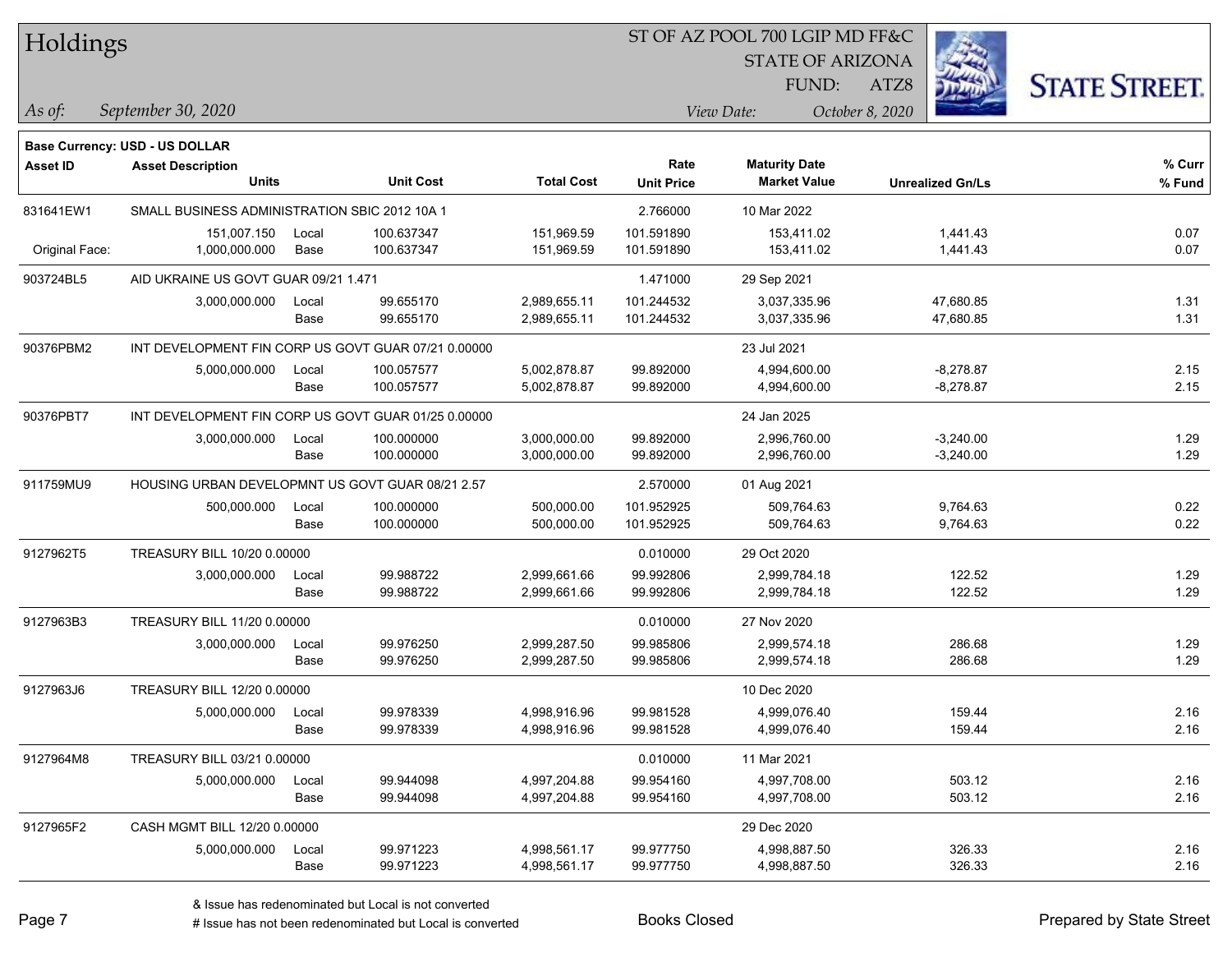| Holdings        |                                |       |                  |                   | ST OF AZ POOL 700 LGIP MD FF&C |                         |                         |                      |  |
|-----------------|--------------------------------|-------|------------------|-------------------|--------------------------------|-------------------------|-------------------------|----------------------|--|
|                 |                                |       |                  |                   |                                | <b>STATE OF ARIZONA</b> |                         |                      |  |
|                 |                                |       |                  |                   |                                | FUND:                   | 缀<br>ATZ8               | <b>STATE STREET.</b> |  |
| As of:          | September 30, 2020             |       |                  |                   |                                | View Date:              | October 8, 2020         |                      |  |
|                 | Base Currency: USD - US DOLLAR |       |                  |                   |                                |                         |                         |                      |  |
| <b>Asset ID</b> | <b>Asset Description</b>       |       |                  |                   | Rate                           | <b>Maturity Date</b>    |                         | % Curr               |  |
|                 | <b>Units</b>                   |       | <b>Unit Cost</b> | <b>Total Cost</b> | <b>Unit Price</b>              | <b>Market Value</b>     | <b>Unrealized Gn/Ls</b> | % Fund               |  |
| 912796B65       | CASH MGMT BILL 02/21 0.00000   |       |                  |                   |                                | 02 Feb 2021             |                         |                      |  |
|                 | 2,000,000.000                  | Local | 99.961767        | 1,999,235.33      | 99.967278                      | 1,999,345.56            | 110.23                  | 0.86                 |  |
|                 |                                | Base  | 99.961767        | 1,999,235.33      | 99.967278                      | 1,999,345.56            | 110.23                  | 0.86                 |  |
| 9128282F6       | US TREASURY N/B 08/21 1.125    |       |                  |                   | 1.125000                       | 31 Aug 2021             |                         |                      |  |
|                 | 3,000,000.000                  | Local | 100.903523       | 3,027,105.70      | 100.898438                     | 3,026,953.14            | $-152.56$               | 1.31                 |  |
|                 |                                | Base  | 100.903523       | 3,027,105.70      | 100.898438                     | 3,026,953.14            | $-152.56$               | 1.31                 |  |
| 9128283G3       | US TREASURY N/B 11/20 1.75     |       |                  |                   | 1.750000                       | 15 Nov 2020             |                         |                      |  |
|                 | 5,000,000.000                  | Local | 99.950754        | 4,997,537.69      | 100.200428                     | 5,010,021.40            | 12,483.71               | 2.16                 |  |
|                 |                                | Base  | 99.950754        | 4,997,537.69      | 100.200428                     | 5,010,021.40            | 12,483.71               | 2.16                 |  |
| 9128286Q8       | US TREASURY FRN 04/21 VAR      |       |                  |                   | 0.239025                       | 30 Apr 2021             |                         |                      |  |
|                 | 2,000,000.000                  | Local | 99.978617        | 1,999,572.34      | 100.077345                     | 2,001,546.90            | 1,974.56                | 0.86                 |  |
|                 |                                | Base  | 99.978617        | 1,999,572.34      | 100.077345                     | 2,001,546.90            | 1,974.56                | 0.86                 |  |
| 9128286V7       | US TREASURY N/B 05/21 2.125    |       |                  |                   | 2.125000                       | 31 May 2021             |                         |                      |  |
|                 | 3,000,000.000                  | Local | 101.322042       | 3,039,661.26      | 101.332031                     | 3,039,960.93            | 299.67                  | 1.31                 |  |
|                 |                                | Base  | 101.322042       | 3,039,661.26      | 101.332031                     | 3,039,960.93            | 299.67                  | 1.31                 |  |
| 9128287A2       | US TREASURY N/B 06/21 1.625    |       |                  |                   | 1.625000                       | 30 Jun 2021             |                         |                      |  |
|                 | 4,000,000.000                  | Local | 100.553232       | 4,022,129.27      | 101.117188                     | 4,044,687.52            | 22,558.25               | 1.74                 |  |
|                 |                                | Base  | 100.553232       | 4,022,129.27      | 101.117188                     | 4,044,687.52            | 22,558.25               | 1.74                 |  |
| 9128287G9       | US TREASURY FRN 07/21 VAR      |       |                  |                   | 0.320025                       | 31 Jul 2021             |                         |                      |  |
|                 | 2,000,000.000                  | Local | 99.979158        | 1,999,583.16      | 100.183107                     | 2,003,662.14            | 4,078.98                | 0.86                 |  |
|                 |                                | Base  | 99.979158        | 1,999,583.16      | 100.183107                     | 2,003,662.14            | 4,078.98                | 0.86                 |  |
| 912828D72       | US TREASURY N/B 08/21 2        |       |                  |                   | 2.000000                       | 31 Aug 2021             |                         |                      |  |
|                 | 2,000,000.000                  | Local | 101.710290       | 2,034,205.80      | 101.707031                     | 2,034,140.62            | $-65.18$                | 0.88                 |  |
|                 |                                | Base  | 101.710290       | 2,034,205.80      | 101.707031                     | 2,034,140.62            | $-65.18$                | 0.88                 |  |
| 912828N48       | US TREASURY N/B 12/20 1.75     |       |                  |                   | 1.750000                       | 31 Dec 2020             |                         |                      |  |
|                 | 2,000,000.000                  | Local | 100.010827       | 2,000,216.53      | 100.402820                     | 2,008,056.40            | 7,839.87                | 0.87                 |  |
|                 |                                | Base  | 100.010827       | 2,000,216.53      | 100.402820                     | 2,008,056.40            | 7,839.87                | 0.87                 |  |
| 912828P87       | US TREASURY N/B 02/21 1.125    |       |                  |                   | 1.125000                       | 28 Feb 2021             |                         |                      |  |
|                 | 2,000,000.000                  | Local | 99.850722        | 1,997,014.43      | 100.421875                     | 2,008,437.50            | 11,423.07               | 0.87                 |  |
|                 |                                | Base  | 99.850722        | 1,997,014.43      | 100.421875                     | 2,008,437.50            | 11,423.07               | 0.87                 |  |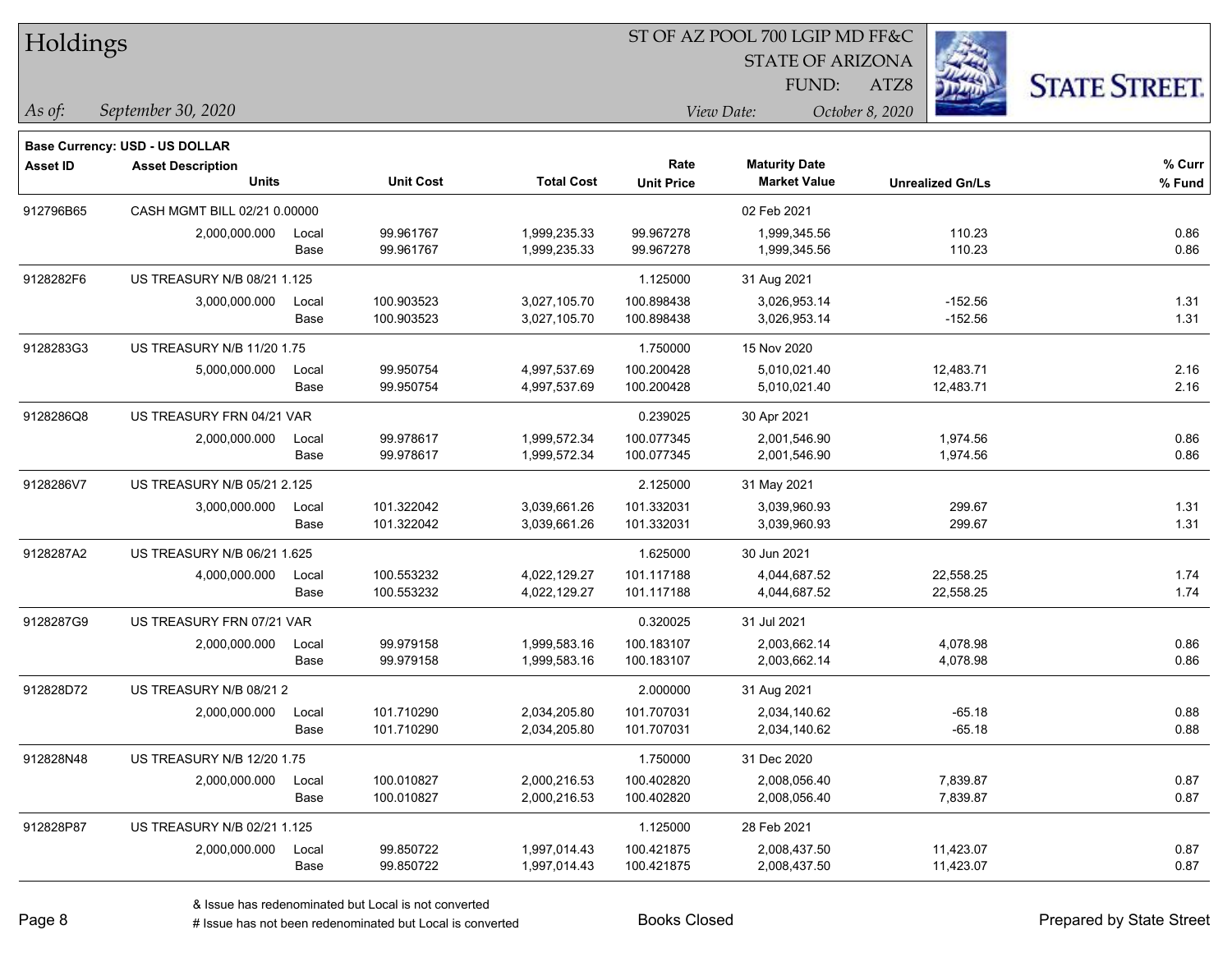| Holdings        |                                       |       |                  |                   | ST OF AZ POOL 700 LGIP MD FF&C |                         |                         |                      |  |
|-----------------|---------------------------------------|-------|------------------|-------------------|--------------------------------|-------------------------|-------------------------|----------------------|--|
|                 |                                       |       |                  |                   |                                | <b>STATE OF ARIZONA</b> |                         |                      |  |
|                 |                                       |       |                  |                   |                                | FUND:                   | ATZ8                    | <b>STATE STREET.</b> |  |
| As of:          | September 30, 2020                    |       |                  |                   |                                | View Date:              | October 8, 2020         |                      |  |
|                 | <b>Base Currency: USD - US DOLLAR</b> |       |                  |                   |                                |                         |                         |                      |  |
| <b>Asset ID</b> | <b>Asset Description</b>              |       |                  |                   | Rate                           | <b>Maturity Date</b>    |                         | % Curr               |  |
|                 | <b>Units</b>                          |       | <b>Unit Cost</b> | <b>Total Cost</b> | <b>Unit Price</b>              | <b>Market Value</b>     | <b>Unrealized Gn/Ls</b> | % Fund               |  |
| 912828Q37       | US TREASURY N/B 03/21 1.25            |       |                  |                   | 1.250000                       | 31 Mar 2021             |                         |                      |  |
|                 | 2,000,000.000                         | Local | 99.777013        | 1,995,540.26      | 100.574219                     | 2,011,484.38            | 15,944.12               | 0.87                 |  |
|                 |                                       | Base  | 99.777013        | 1,995,540.26      | 100.574219                     | 2,011,484.38            | 15,944.12               | 0.87                 |  |
| 912828T34       | US TREASURY N/B 09/21 1.125           |       |                  |                   | 1.125000                       | 30 Sep 2021             |                         |                      |  |
|                 | 3,000,000.000                         | Local | 100.981858       | 3,029,455.73      | 100.976562                     | 3,029,296.86            | $-158.87$               | 1.31                 |  |
|                 |                                       | Base  | 100.981858       | 3,029,455.73      | 100.976562                     | 3,029,296.86            | $-158.87$               | 1.31                 |  |
| 912828U65       | US TREASURY N/B 11/21 1.75            |       |                  |                   | 1.750000                       | 30 Nov 2021             |                         |                      |  |
|                 | 2,000,000.000                         | Local | 101.851852       | 2,037,037.04      | 101.882812                     | 2,037,656.24            | 619.20                  | 0.88                 |  |
|                 |                                       | Base  | 101.851852       | 2,037,037.04      | 101.882812                     | 2,037,656.24            | 619.20                  | 0.88                 |  |
| 912828WG1       | US TREASURY N/B 04/21 2.25            |       |                  |                   | 2.250000                       | 30 Apr 2021             |                         |                      |  |
|                 | 3,000,000.000                         | Local | 101.231155       | 3,036,934.66      | 101.250000                     | 3,037,500.00            | 565.34                  | 1.31                 |  |
|                 |                                       | Base  | 101.231155       | 3.036,934.66      | 101.250000                     | 3,037,500.00            | 565.34                  | 1.31                 |  |
| 912828WN6       | US TREASURY N/B 05/21 2               |       |                  |                   | 2.000000                       | 31 May 2021             |                         |                      |  |
|                 | 2,000,000.000                         | Local | 101.191461       | 2,023,829.21      | 101.250000                     | 2,025,000.00            | 1,170.79                | 0.87                 |  |
|                 |                                       | Base  | 101.191461       | 2,023,829.21      | 101.250000                     | 2,025,000.00            | 1,170.79                | 0.87                 |  |
| 912828WR7       | US TREASURY N/B 06/21 2.125           |       |                  |                   | 2.125000                       | 30 Jun 2021             |                         |                      |  |
|                 | 5,000,000.000                         | Local | 101.488921       | 5,074,446.07      | 101.500000                     | 5,075,000.00            | 553.93                  | 2.19                 |  |
|                 |                                       | Base  | 101.488921       | 5,074,446.07      | 101.500000                     | 5,075,000.00            | 553.93                  | 2.19                 |  |
| 912828YN4       | US TREASURY FRN 10/21 VAR             |       |                  |                   | 0.400025                       | 31 Oct 2021             |                         |                      |  |
|                 | 3,000,000.000                         | Local | 100.021114       | 3,000,633.43      | 100.323240                     | 3,009,697.20            | 9,063.77                | 1.30                 |  |
|                 |                                       | Base  | 100.021114       | 3,000,633.43      | 100.323240                     | 3,009,697.20            | 9,063.77                | 1.30                 |  |
| 912828YP9       | US TREASURY N/B 10/21 1.5             |       |                  |                   | 1.500000                       | 31 Oct 2021             |                         |                      |  |
|                 | 3,000,000.000                         | Local | 101.469842       | 3,044,095.27      | 101.476562                     | 3,044,296.86            | 201.59                  | 1.31                 |  |
|                 |                                       | Base  | 101.469842       | 3,044,095.27      | 101.476562                     | 3,044,296.86            | 201.59                  | 1.31                 |  |
| 912828YT1       | US TREASURY N/B 11/21 1.5             |       |                  |                   | 1.500000                       | 30 Nov 2021             |                         |                      |  |
|                 | 3,000,000.000                         | Local | 101.590371       | 3,047,711.13      | 101.570312                     | 3,047,109.36            | $-601.77$               | 1.31                 |  |
|                 |                                       | Base  | 101.590371       | 3,047,711.13      | 101.570312                     | 3,047,109.36            | $-601.77$               | 1.31                 |  |
| 912828YZ7       | US TREASURY N/B 12/21 1.625           |       |                  |                   | 1.625000                       | 31 Dec 2021             |                         |                      |  |
|                 | 5,000,000.000                         | Local | 101.837248       | 5,091,862.39      | 101.859375                     | 5,092,968.75            | 1,106.36                | 2.20                 |  |
|                 |                                       | Base  | 101.837248       | 5,091,862.39      | 101.859375                     | 5,092,968.75            | 1,106.36                | 2.20                 |  |

 $\overline{\phantom{0}}$ 

 $\overline{\phantom{a}}$ 

 $\overline{\phantom{0}}$ 

 $\overline{\phantom{a}}$ 

 $\overline{\phantom{0}}$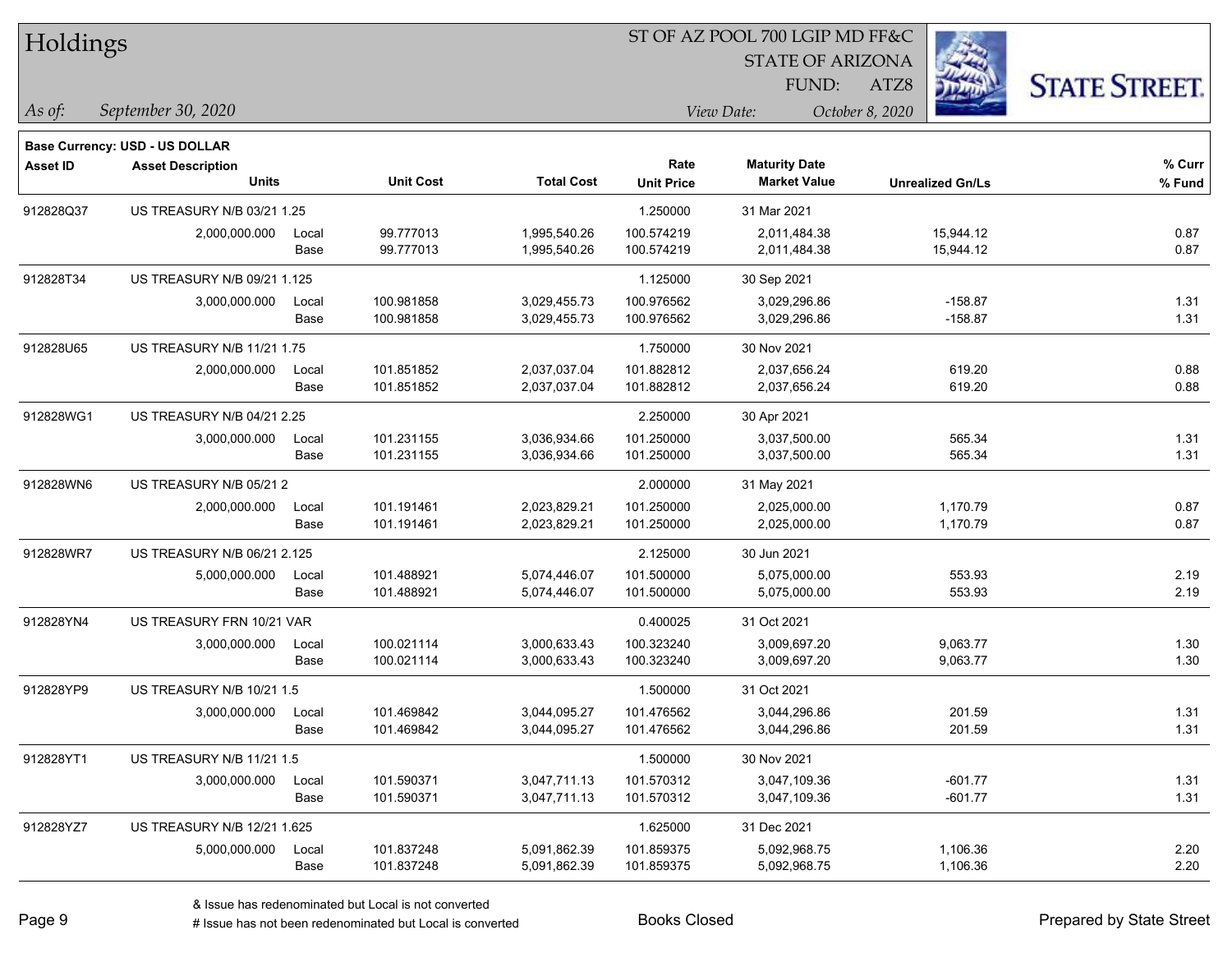| Holdings               |                                          |       |                  |                   |                   | ST OF AZ POOL 700 LGIP MD FF&C              |                         |                      |  |
|------------------------|------------------------------------------|-------|------------------|-------------------|-------------------|---------------------------------------------|-------------------------|----------------------|--|
|                        |                                          |       |                  |                   |                   | <b>STATE OF ARIZONA</b>                     |                         |                      |  |
|                        |                                          |       |                  |                   |                   | FUND:                                       | ATZ8                    | <b>STATE STREET.</b> |  |
| $\vert$ As of:         | September 30, 2020                       |       |                  |                   |                   | View Date:                                  | October 8, 2020         |                      |  |
|                        |                                          |       |                  |                   |                   |                                             |                         |                      |  |
| <b>Asset ID</b>        | <b>Base Currency: USD - US DOLLAR</b>    |       |                  |                   | Rate              |                                             |                         | % Curr               |  |
|                        | <b>Asset Description</b><br><b>Units</b> |       | <b>Unit Cost</b> | <b>Total Cost</b> | <b>Unit Price</b> | <b>Maturity Date</b><br><b>Market Value</b> | <b>Unrealized Gn/Ls</b> | % Fund               |  |
| 912828Z45              | US TREASURY FRN 01/22 VAR                |       |                  |                   | 0.254025          | 31 Jan 2022                                 |                         |                      |  |
|                        | 2,000,000.000                            | Local | 99.989384        | 1,999,787.68      | 100.163433        | 2,003,268.66                                | 3,480.98                | 0.86                 |  |
|                        |                                          | Base  | 99.989384        | 1,999,787.68      | 100.163433        | 2,003,268.66                                | 3,480.98                | 0.86                 |  |
| 912828ZA1              | US TREASURY N/B 02/22 1.125              |       |                  |                   | 1.125000          | 28 Feb 2022                                 |                         |                      |  |
|                        | 2,000,000.000                            | Local | 101.387902       | 2,027,758.03      | 101.406250        | 2,028,125.00                                | 366.97                  | 0.87                 |  |
|                        |                                          | Base  | 101.387902       | 2,027,758.03      | 101.406250        | 2,028,125.00                                | 366.97                  | 0.87                 |  |
| 912828ZK9              | US TREASURY FRN 04/22 VAR                |       |                  |                   | 0.214025          | 30 Apr 2022                                 |                         |                      |  |
|                        | 3,000,000.000                            | Local | 100.038332       | 3,001,149.96      | 100.097443        | 3,002,923.29                                | 1,773.33                | 1.30                 |  |
|                        |                                          | Base  | 100.038332       | 3,001,149.96      | 100.097443        | 3,002,923.29                                | 1,773.33                | 1.30                 |  |
| 912828ZR4              | US TREASURY N/B 05/22 0.125              |       |                  |                   | 0.125000          | 31 May 2022                                 |                         |                      |  |
|                        | 2,000,000.000                            | Local | 99.962364        | 1,999,247.27      | 99.992188         | 1,999,843.76                                | 596.49                  | 0.86                 |  |
|                        |                                          | Base  | 99.962364        | 1,999,247.27      | 99.992188         | 1,999,843.76                                | 596.49                  | 0.86                 |  |
| 912828ZW3              | US TREASURY N/B 06/25 0.25               |       |                  |                   | 0.250000          | 30 Jun 2025                                 |                         |                      |  |
|                        | 2,000,000.000                            | Local | 99.750980        | 1,995,019.59      | 99.964844         | 1,999,296.88                                | 4,277.29                | 0.86                 |  |
|                        |                                          | Base  | 99.750980        | 1,995,019.59      | 99.964844         | 1,999,296.88                                | 4,277.29                | 0.86                 |  |
| 912828ZX1              | US TREASURY N/B 06/22 0.125              |       |                  |                   | 0.125000          | 30 Jun 2022                                 |                         |                      |  |
|                        | 5,000,000.000                            | Local | 99.955513        | 4,997,775.63      | 100.000000        | 5,000,000.00                                | 2,224.37                | 2.16                 |  |
|                        |                                          | Base  | 99.955513        | 4,997,775.63      | 100.000000        | 5,000,000.00                                | 2,224.37                | 2.16                 |  |
| 91282CAA9              | US TREASURY FRN 07/22 VAR                |       |                  |                   | 0.155025          | 31 Jul 2022                                 |                         |                      |  |
|                        | 5,000,000.000                            | Local | 99.987033        | 4,999,351.66      | 99.993007         | 4,999,650.35                                | 298.69                  | 2.16                 |  |
|                        |                                          | Base  | 99.987033        | 4,999,351.66      | 99.993007         | 4,999,650.35                                | 298.69                  | 2.16                 |  |
| <b>US DOLLAR Total</b> |                                          |       |                  |                   |                   |                                             |                         |                      |  |
|                        | 156,051,252.610                          | Local |                  | 157,462,343.77    |                   | 158, 141, 282. 45                           | 678,938.68              | 68.21                |  |
| Original Face:         | 100,728,075.000                          | Base  |                  | 157,462,343.77    |                   | 158, 141, 282. 45                           | 678,938.68              | 68.21                |  |
|                        | <b>FIXED INCOME Total</b>                |       |                  |                   |                   |                                             |                         |                      |  |
|                        | 156,051,252.610                          | Base  |                  | 157,462,343.77    |                   | 158,141,282.45                              | 678,938.68              | 68.21                |  |
| Original Face:         | 100,728,075.000                          |       |                  |                   |                   |                                             |                         |                      |  |

Page 10

П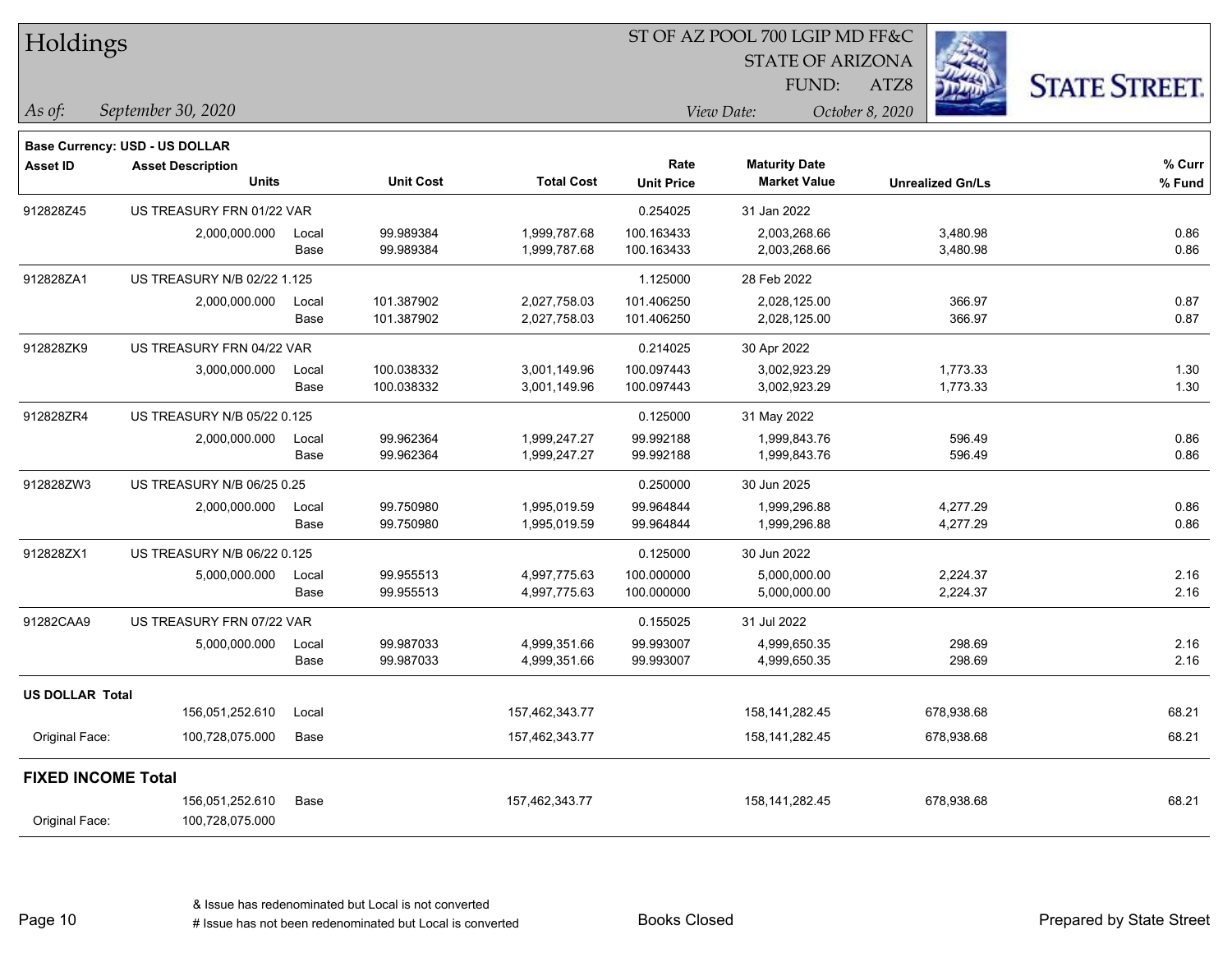| Holdings                                                                               |                  |                   |                           | ST OF AZ POOL 700 LGIP MD FF&C<br><b>STATE OF ARIZONA</b> |                         |                         |                      |
|----------------------------------------------------------------------------------------|------------------|-------------------|---------------------------|-----------------------------------------------------------|-------------------------|-------------------------|----------------------|
| September 30, 2020<br>$\vert$ As of:                                                   |                  |                   |                           | FUND:<br>View Date:                                       | ATZ8<br>October 8, 2020 |                         | <b>STATE STREET.</b> |
| Base Currency: USD - US DOLLAR<br><b>Asset Description</b><br>Asset ID<br><b>Units</b> | <b>Unit Cost</b> | <b>Total Cost</b> | Rate<br><b>Unit Price</b> | <b>Maturity Date</b><br><b>Market Value</b>               |                         | <b>Unrealized Gn/Ls</b> | % Curr<br>% Fund     |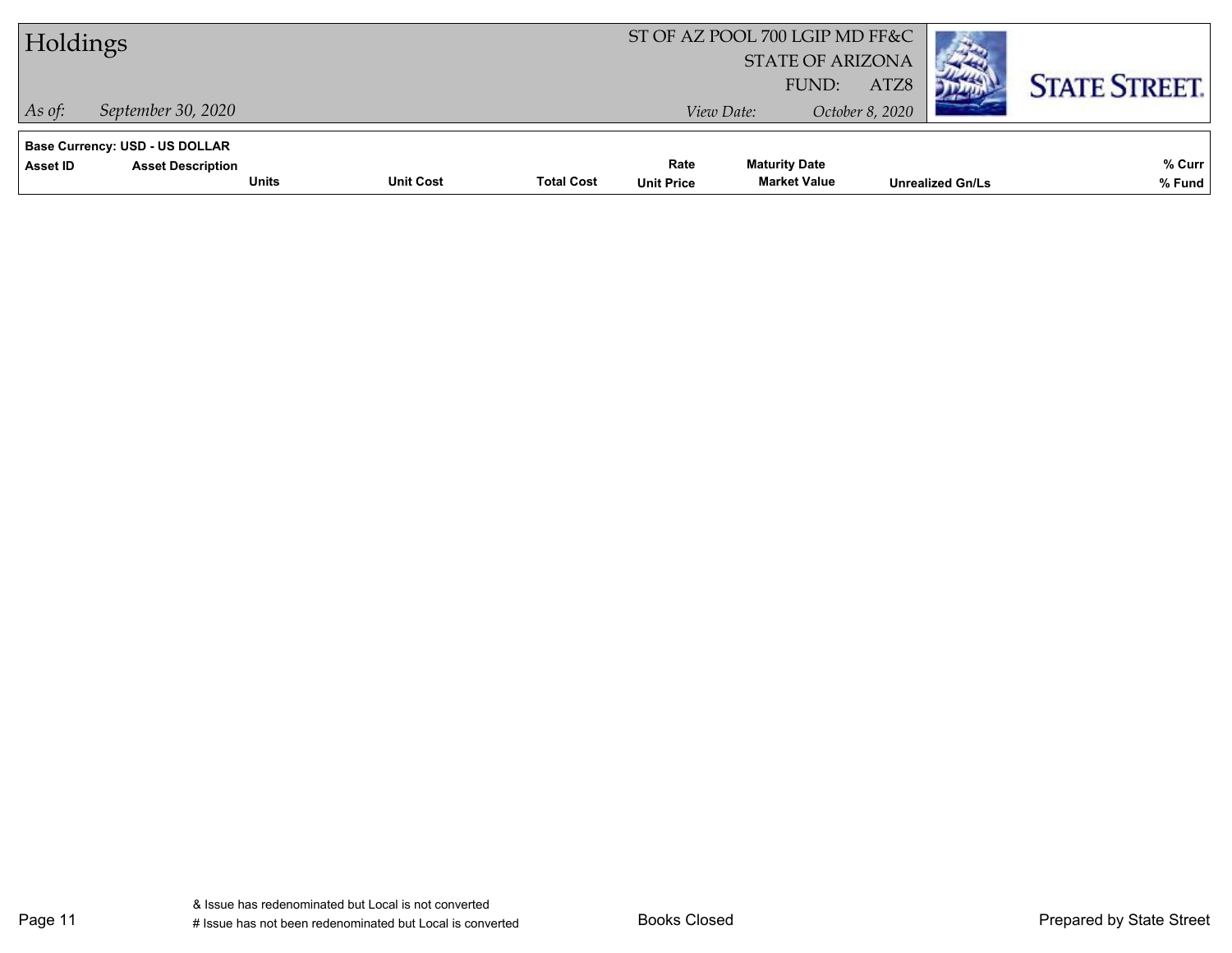| Holdings          |                                       |                  |                   | ST OF AZ POOL 700 LGIP MD FF&C |                                  |                         |                      |
|-------------------|---------------------------------------|------------------|-------------------|--------------------------------|----------------------------------|-------------------------|----------------------|
|                   |                                       |                  |                   |                                | <b>STATE OF ARIZONA</b><br>FUND: | ATZ8                    | <b>STATE STREET.</b> |
| $ $ As of:        | September 30, 2020                    |                  |                   |                                | View Date:                       | October 8, 2020         |                      |
|                   | <b>Base Currency: USD - US DOLLAR</b> |                  |                   |                                |                                  |                         |                      |
| <b>Asset ID</b>   | <b>Asset Description</b>              |                  |                   | Rate                           | <b>Maturity Date</b>             |                         | % Curr               |
|                   | <b>Units</b>                          | <b>Unit Cost</b> | <b>Total Cost</b> | <b>Unit Price</b>              | <b>Market Value</b>              | <b>Unrealized Gn/Ls</b> | % Fund               |
| <b>FUND Total</b> |                                       |                  |                   |                                |                                  |                         |                      |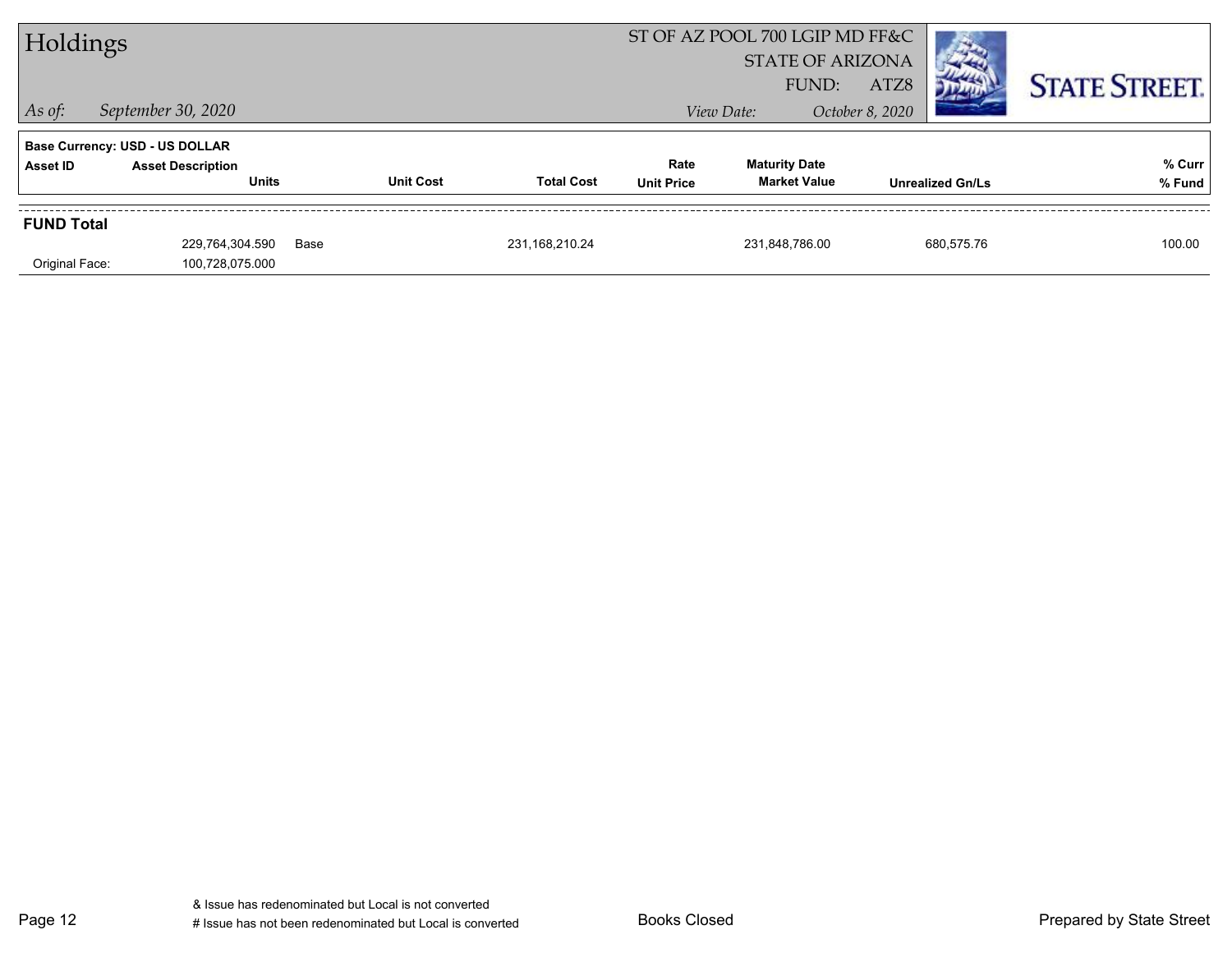# Holdings

## Currency Summary

*As of: September 30, 2020*

## ST OF AZ POOL 700 LGIP MD FF&C

STATE OF ARIZONA

ATZ8



*View Date: October 8, 2020*FUND:

#### **Base Currency:USD - US DOLLAR**

|                        |                 |       |                   |                     | % Currency |                         |                          |                           |
|------------------------|-----------------|-------|-------------------|---------------------|------------|-------------------------|--------------------------|---------------------------|
|                        | <b>Units</b>    |       | <b>Total Cost</b> | <b>Market Value</b> | % Fund     | <b>Unreal Sec Gn/Ls</b> | <b>Unreal Curr Gn/Ls</b> | <b>Total Unreal Gn/Ls</b> |
| <b>US DOLLAR</b>       |                 |       |                   |                     |            |                         | Exchange Rate:           | 1.000000                  |
| <b>CASH</b>            |                 |       |                   |                     |            |                         |                          |                           |
|                        | 213,051.980     | Local | 213,051.98        | 213,051.98          | 0.09       | 0.00                    |                          | 0.00                      |
|                        |                 | Base  | 213,051.98        | 213,051.98          | 0.09       | 0.00                    | 0.00                     | 0.00                      |
| <b>CASH EQUIVALENT</b> |                 |       |                   |                     |            |                         |                          |                           |
|                        | 73,500,000.000  | Local | 73,492,814.49     | 73,494,451.57       | 31.70      | 1,637.08                |                          | 1,637.08                  |
|                        |                 | Base  | 73,492,814.49     | 73,494,451.57       | 31.70      | 1,637.08                | 0.00                     | 1,637.08                  |
| <b>FIXED INCOME</b>    |                 |       |                   |                     |            |                         |                          |                           |
|                        | 156,051,252.610 | Local | 157,462,343.77    | 158, 141, 282. 45   | 68.21      | 678,938.68              |                          | 678,938.68                |
| Original Face:         | 100,728,075.000 | Base  | 157,462,343.77    | 158, 141, 282. 45   | 68.21      | 678,938.68              | 0.00                     | 678,938.68                |
| <b>US DOLLAR Total</b> |                 |       |                   |                     |            |                         |                          |                           |
|                        | 229,764,304.590 | Local | 231,168,210.24    | 231,848,786.00      | 100.00     | 680,575.76              |                          | 680,575.76                |
| Original Face:         | 100,728,075.000 | Base  | 231, 168, 210. 24 | 231,848,786.00      | 100.00     | 680,575.76              | 0.00                     | 680,575.76                |
| <b>FUND Total</b>      |                 |       |                   |                     |            |                         |                          |                           |
|                        | 229,764,304.590 | Base  | 231,168,210.24    | 231,848,786.00      | 100.00     | 680,575.76              | 0.00                     | 680,575.76                |
| Original Face:         | 100,728,075.000 |       |                   |                     |            |                         |                          |                           |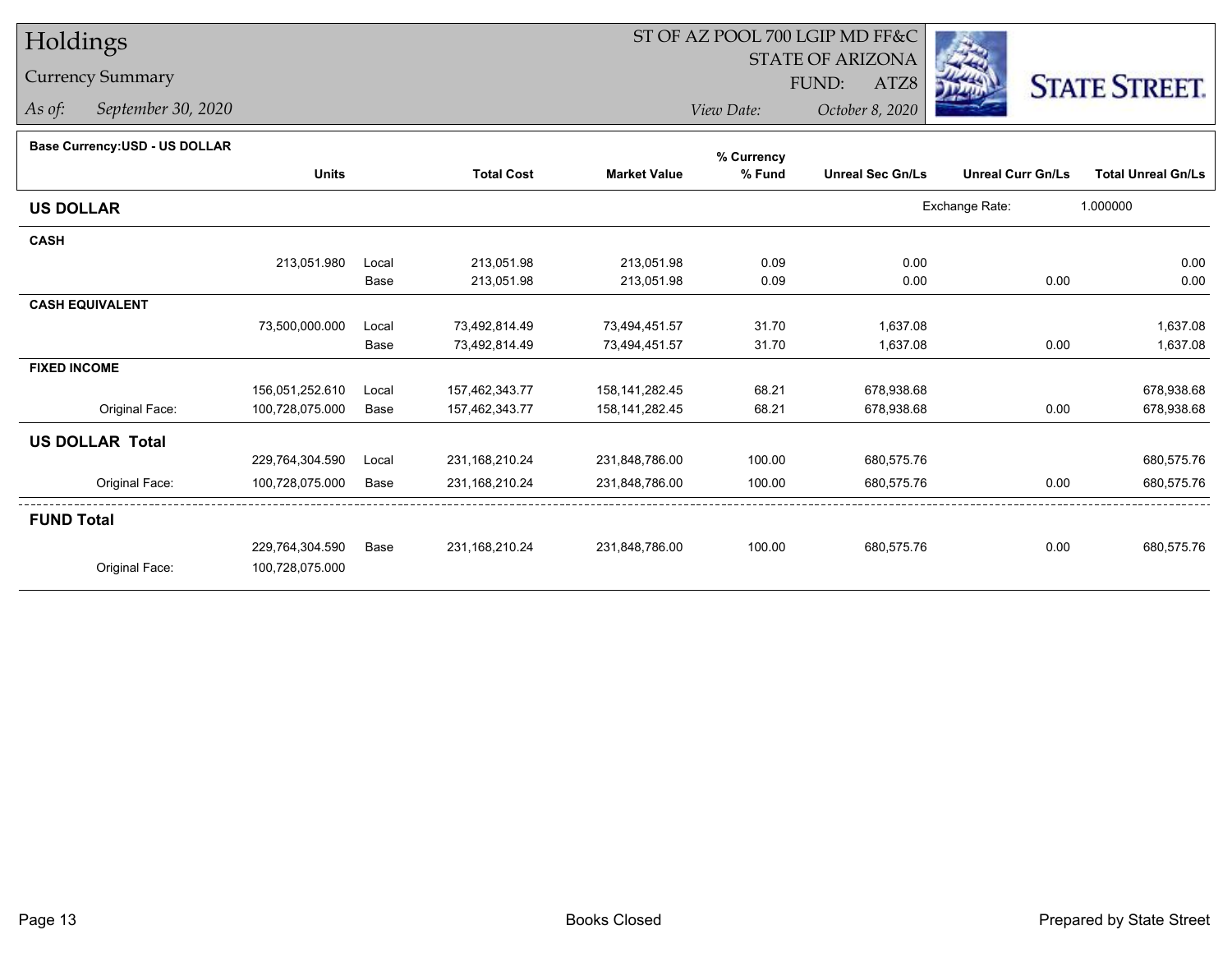| Holdings                       |                    |                   |                     |                                   | ST OF AZ POOL 700 LGIP MD FF&C |                          |                           |
|--------------------------------|--------------------|-------------------|---------------------|-----------------------------------|--------------------------------|--------------------------|---------------------------|
|                                |                    |                   |                     |                                   | <b>STATE OF ARIZONA</b>        |                          |                           |
| <b>Asset Summary</b>           |                    |                   |                     |                                   | FUND:<br>ATZ8                  |                          | <b>STATE STREET.</b>      |
| As of:                         | September 30, 2020 |                   |                     | View Date:                        | October 8, 2020                |                          |                           |
| Base Currency: USD - US DOLLAR |                    |                   |                     |                                   |                                |                          |                           |
|                                | <b>Units</b>       | <b>Total Cost</b> | <b>Market Value</b> | % Fund<br><b>Unreal Sec Gn/Ls</b> |                                | <b>Unreal Curr Gn/Ls</b> | <b>Total Unreal Gn/Ls</b> |
| <b>CASH</b>                    |                    |                   |                     |                                   |                                |                          |                           |
| US DOLLAR                      |                    |                   |                     |                                   |                                |                          |                           |
|                                | 213,051.980        | 213,051.98        | 213,051.98          | 0.09                              | 0.00                           | 0.00                     | 0.00                      |
| <b>CASH Total</b>              |                    |                   |                     |                                   |                                |                          |                           |
|                                | 213,051.980        | 213,051.98        | 213,051.98          | 0.09                              | 0.00                           | 0.00                     | 0.00                      |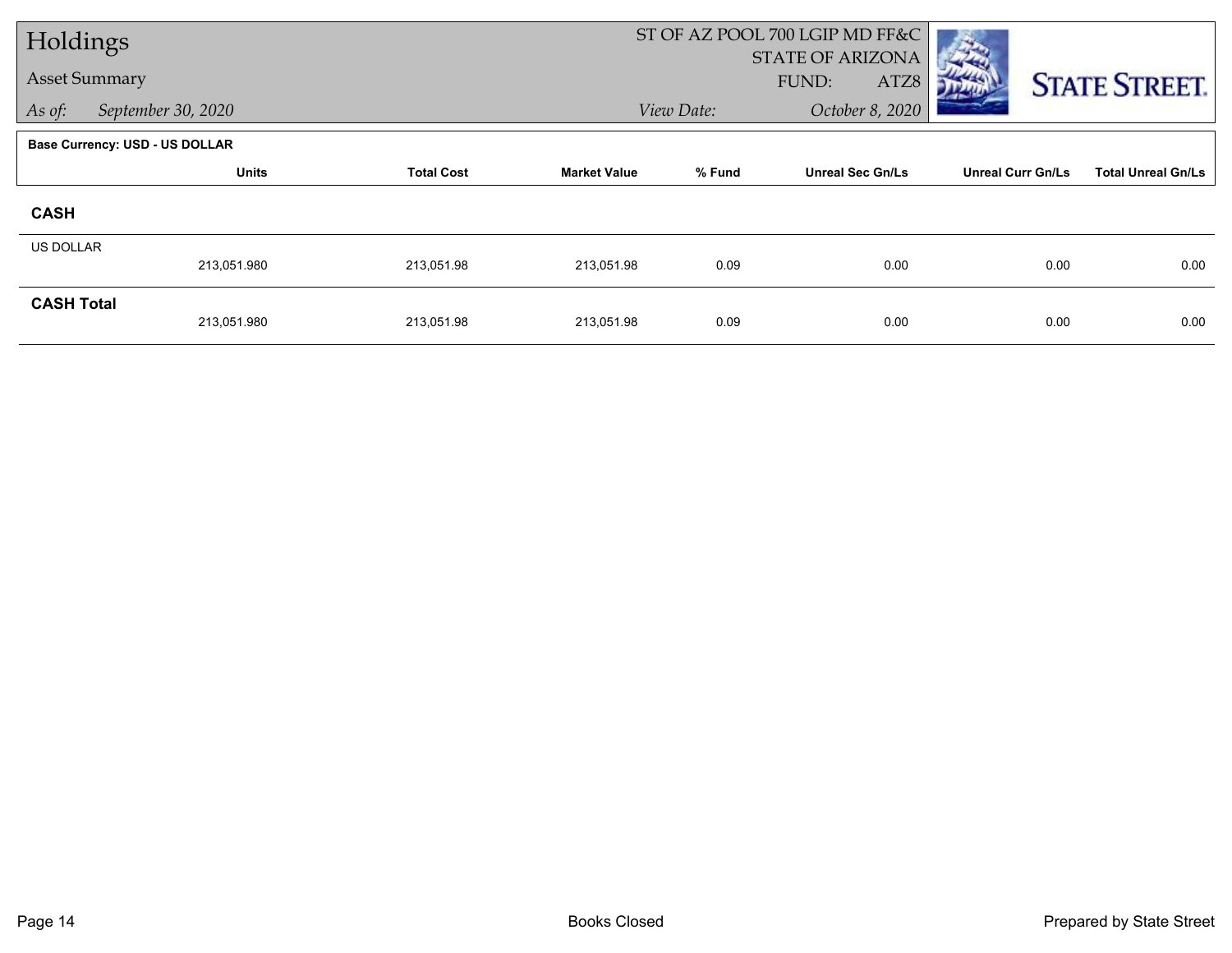| Holdings         |                                       |                   |                     |                                   | ST OF AZ POOL 700 LGIP MD FF&C |                          |                           |  |
|------------------|---------------------------------------|-------------------|---------------------|-----------------------------------|--------------------------------|--------------------------|---------------------------|--|
|                  |                                       |                   |                     |                                   | <b>STATE OF ARIZONA</b>        |                          |                           |  |
|                  | <b>Asset Summary</b>                  |                   |                     |                                   | ATZ8<br>FUND:                  |                          | <b>STATE STREET.</b>      |  |
| As of:           | September 30, 2020                    |                   |                     | View Date:                        | October 8, 2020                |                          |                           |  |
|                  | <b>Base Currency: USD - US DOLLAR</b> |                   |                     |                                   |                                |                          |                           |  |
|                  | <b>Units</b>                          | <b>Total Cost</b> | <b>Market Value</b> | % Fund<br><b>Unreal Sec Gn/Ls</b> |                                | <b>Unreal Curr Gn/Ls</b> | <b>Total Unreal Gn/Ls</b> |  |
|                  | <b>CASH EQUIVALENT</b>                |                   |                     |                                   |                                |                          |                           |  |
| <b>US DOLLAR</b> |                                       |                   |                     |                                   |                                |                          |                           |  |
|                  | 73,500,000.000                        | 73,492,814.49     | 73,494,451.57       | 31.70                             | 1,637.08                       | 0.00                     | 1,637.08                  |  |
|                  | <b>CASH EQUIVALENT Total</b>          |                   |                     |                                   |                                |                          |                           |  |
|                  | 73,500,000.000                        | 73,492,814.49     | 73,494,451.57       | 31.70                             | 1,637.08                       | 0.00                     | 1,637.08                  |  |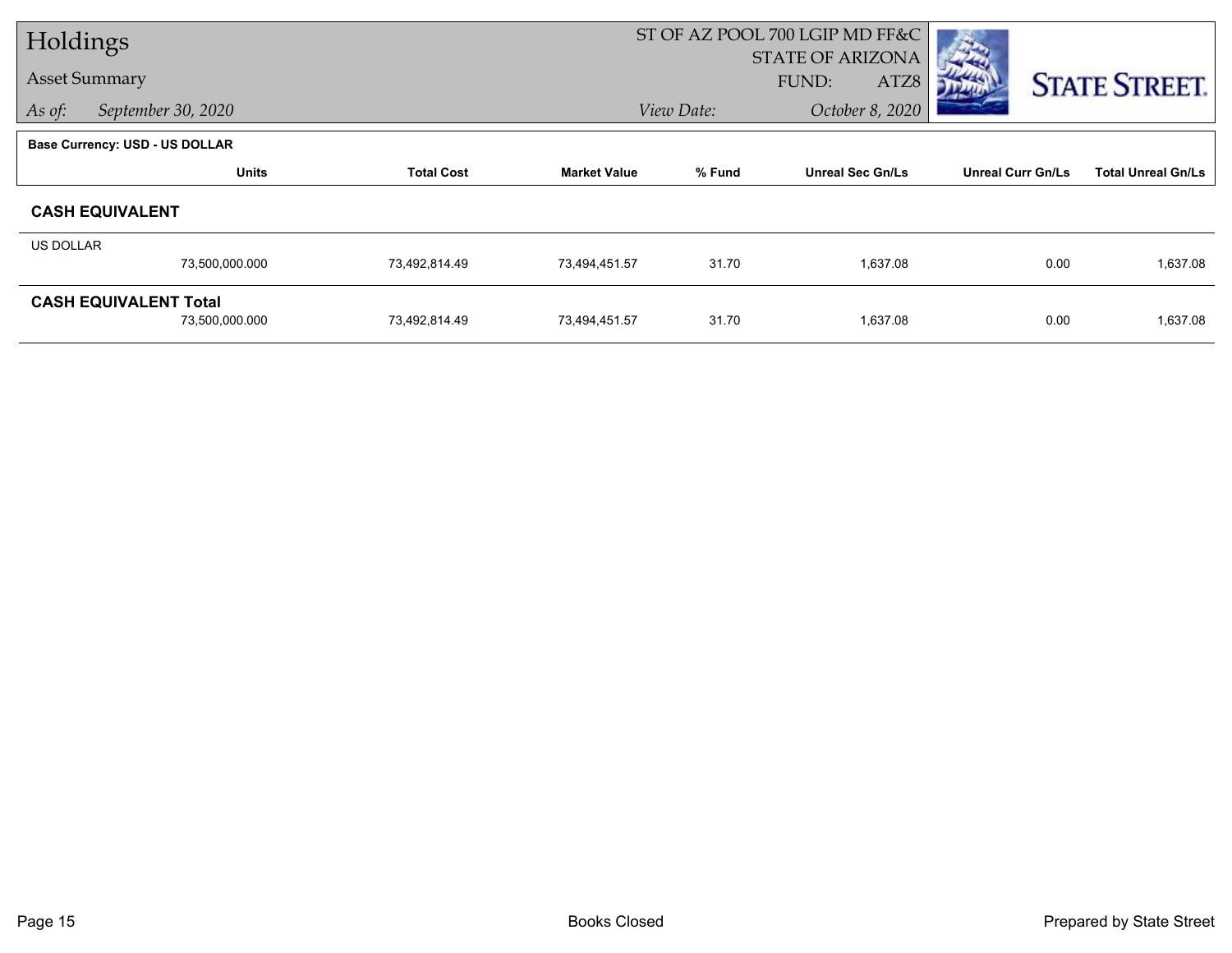| Holdings             |                                       |                   |                     |                                   | ST OF AZ POOL 700 LGIP MD FF&C |                          |                           |
|----------------------|---------------------------------------|-------------------|---------------------|-----------------------------------|--------------------------------|--------------------------|---------------------------|
|                      |                                       |                   |                     |                                   | <b>STATE OF ARIZONA</b>        |                          |                           |
| <b>Asset Summary</b> |                                       |                   |                     |                                   | FUND:<br>ATZ8                  |                          | <b>STATE STREET.</b>      |
| As of:               | September 30, 2020                    |                   |                     | View Date:                        | October 8, 2020                |                          |                           |
|                      | <b>Base Currency: USD - US DOLLAR</b> |                   |                     |                                   |                                |                          |                           |
|                      | <b>Units</b>                          | <b>Total Cost</b> | <b>Market Value</b> | % Fund<br><b>Unreal Sec Gn/Ls</b> |                                | <b>Unreal Curr Gn/Ls</b> | <b>Total Unreal Gn/Ls</b> |
|                      | <b>FIXED INCOME</b>                   |                   |                     |                                   |                                |                          |                           |
| <b>US DOLLAR</b>     |                                       |                   |                     |                                   |                                |                          |                           |
|                      | 156,051,252.610                       | 157,462,343.77    | 158, 141, 282. 45   | 68.21                             | 678,938.68                     | 0.00                     | 678,938.68                |
|                      | <b>FIXED INCOME Total</b>             |                   |                     |                                   |                                |                          |                           |
|                      | 156,051,252.610                       | 157,462,343.77    | 158, 141, 282. 45   | 68.21                             | 678,938.68                     | 0.00                     | 678,938.68                |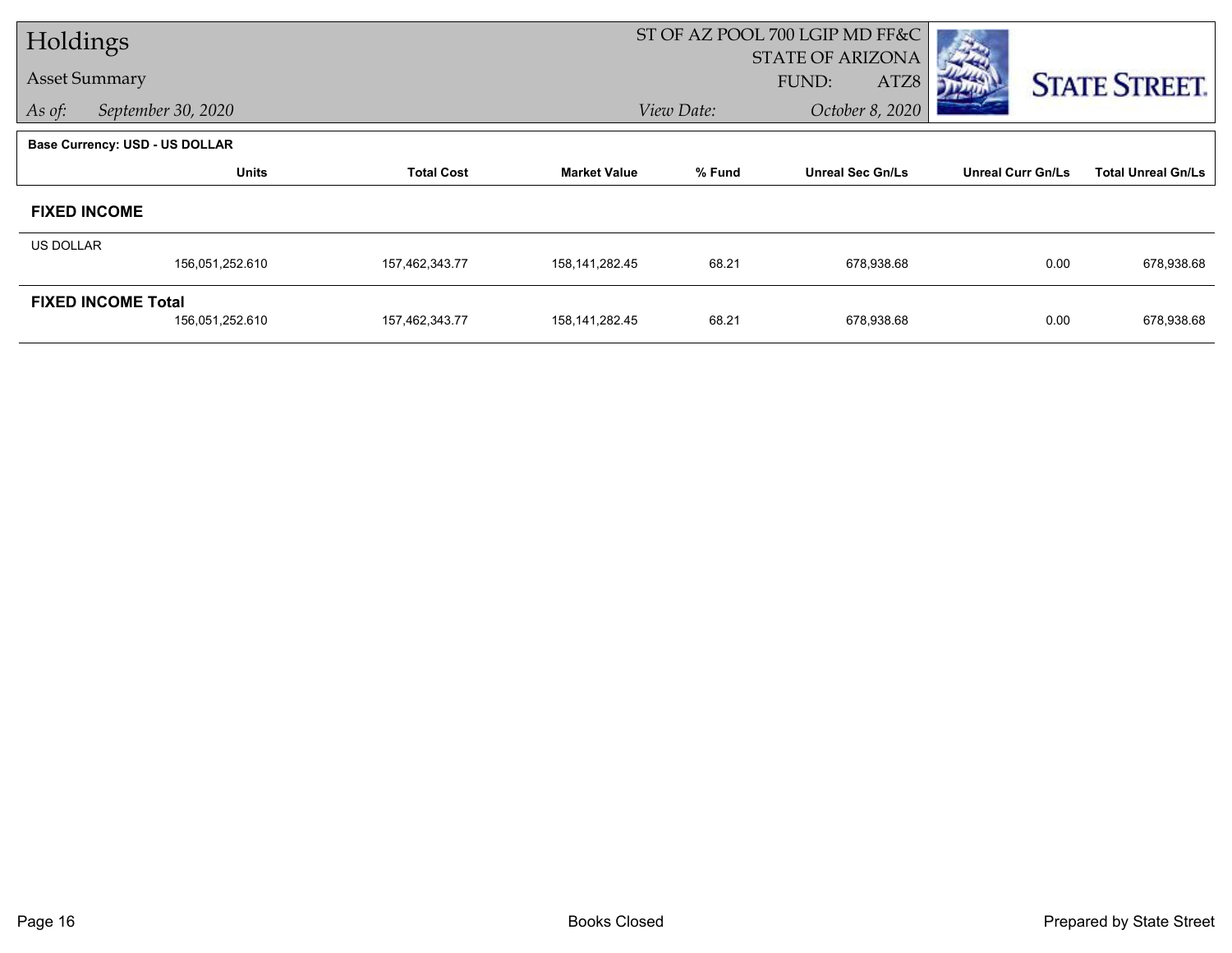| Holdings                              |                      |                   |                     |                         | ST OF AZ POOL 700 LGIP MD FF&C |                   |                           |  |
|---------------------------------------|----------------------|-------------------|---------------------|-------------------------|--------------------------------|-------------------|---------------------------|--|
|                                       |                      |                   |                     | <b>STATE OF ARIZONA</b> |                                |                   |                           |  |
|                                       | <b>Asset Summary</b> |                   |                     | ATZ8<br>FUND:           |                                |                   | <b>STATE STREET.</b>      |  |
| As of:                                | September 30, 2020   |                   | View Date:          | October 8, 2020         |                                |                   |                           |  |
| <b>Base Currency: USD - US DOLLAR</b> |                      |                   |                     |                         |                                |                   |                           |  |
|                                       | <b>Units</b>         | <b>Total Cost</b> | <b>Market Value</b> | % Fund                  | <b>Unreal Sec Gn/Ls</b>        | Unreal Curr Gn/Ls | <b>Total Unreal Gn/Ls</b> |  |
| <b>FUND Total</b>                     |                      |                   |                     |                         |                                |                   |                           |  |
|                                       | 229,764,304.590      | 231,168,210.24    | 231,848,786.00      | 100.00                  | 680.575.76                     | 0.00              | 680,575.76                |  |